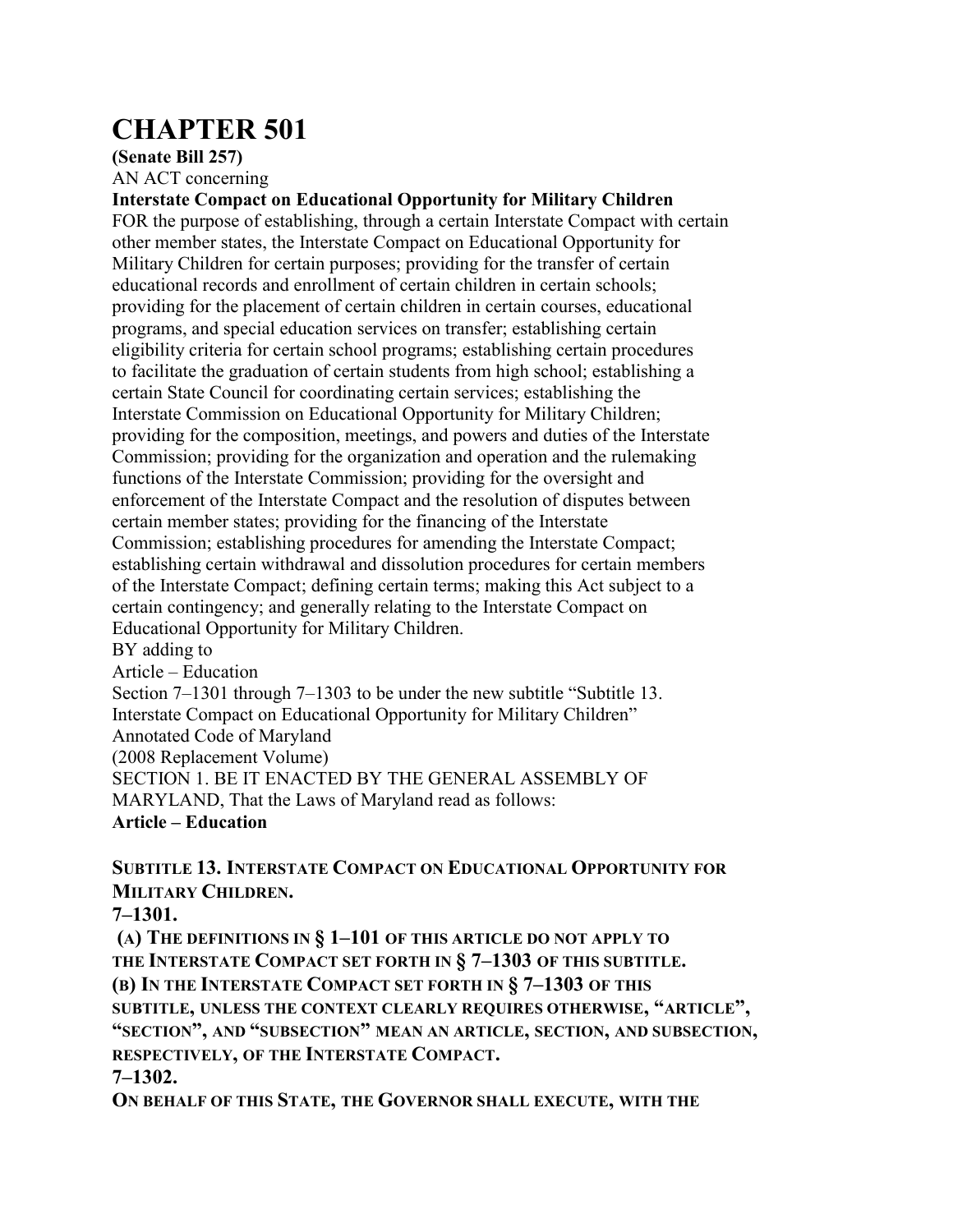**OTHER MEMBER STATES, THE INTERSTATE COMPACT SUBSTANTIALLY AS IT APPEARS IN § 7–1303 OF THIS SUBTITLE.**

**7–1303.**

**THE STATE OF MARYLAND AND OTHER STATES, HEREINAFTER "MEMBER STATES", HEREBY ENTER INTO AN INTERSTATE COMPACT, AS SET FORTH BELOW, FOR THE PURPOSE OF FACILITATING THE TIMELY ENROLLMENT AND TRANSFER OF CHILDREN OF MILITARY FAMILIES IN ELEMENTARY AND SECONDARY SCHOOLS DUE TO THE FREQUENT MOVEMENT AND DEPLOYMENT OF THEIR PARENTS. THIS INTERSTATE COMPACT SHALL BE KNOWN AND MAY BE CITED AS THE INTERSTATE COMPACT ON EDUCATIONAL OPPORTUNITY FOR MILITARY CHILDREN.**

#### **ARTICLE I PURPOSE**

**IT IS THE PURPOSE OF THIS COMPACT TO REMOVE BARRIERS TO EDUCATIONAL SUCCESS IMPOSED ON CHILDREN OF MILITARY FAMILIES BECAUSE OF FREQUENT MOVES AND DEPLOYMENT OF THEIR PARENTS BY:**

**A. FACILITATING THE TIMELY ENROLLMENT OF CHILDREN OF MILITARY FAMILIES AND ENSURING THAT THEY ARE NOT PLACED AT A DISADVANTAGE DUE TO DIFFICULTY IN THE TRANSFER OF EDUCATION RECORDS FROM THE PREVIOUS SCHOOL DISTRICT OR VARIATIONS IN ENTRANCE OR AGE REQUIREMENTS;**

**B. FACILITATING THE STUDENT PLACEMENT PROCESS THROUGH WHICH CHILDREN OF MILITARY FAMILIES ARE NOT DISADVANTAGED BY VARIATIONS IN ATTENDANCE REQUIREMENTS, SCHEDULING, SEQUENCING, GRADING, COURSE CONTENT, OR ASSESSMENT;**

**C. FACILITATING THE QUALIFICATION AND ELIGIBILITY FOR ENROLLMENT, EDUCATIONAL PROGRAMS, AND PARTICIPATION IN EXTRACURRICULAR ACADEMIC, ATHLETIC, AND SOCIAL ACTIVITIES;**

**D. FACILITATING THE ON–TIME GRADUATION OF CHILDREN OF MILITARY FAMILIES;**

**E. PROVIDING FOR THE PROMULGATION AND ENFORCEMENT OF ADMINISTRATIVE RULES IMPLEMENTING THE PROVISIONS OF THIS COMPACT;**

**F. PROVIDING FOR THE UNIFORM COLLECTION AND SHARING OF INFORMATION BETWEEN AND AMONG MEMBER STATES, SCHOOLS, AND MILITARY FAMILIES UNDER THIS COMPACT;**

**G. PROMOTING COORDINATION BETWEEN THIS COMPACT AND OTHER COMPACTS AFFECTING MILITARY CHILDREN; AND H. PROMOTING FLEXIBILITY AND COOPERATION BETWEEN THE EDUCATIONAL SYSTEM, PARENTS, AND THE STUDENT IN ORDER TO ACHIEVE EDUCATIONAL SUCCESS FOR THE STUDENT.**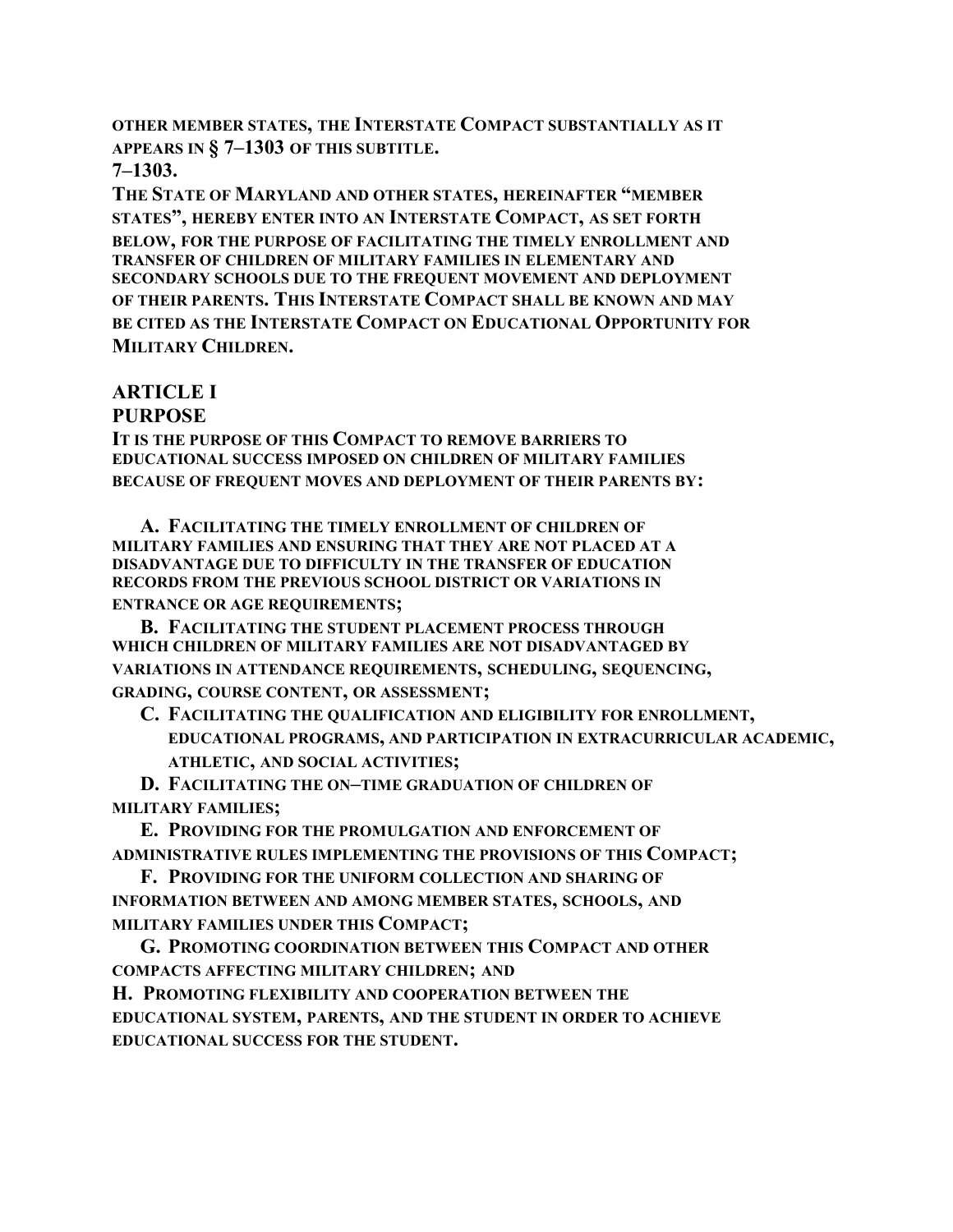# **ARTICLE II**

**DEFINITIONS**

**AS USED IN THIS COMPACT, UNLESS THE CONTEXT CLEARLY REQUIRES A DIFFERENT CONSTRUCTION:**

**A. "ACTIVE DUTY" MEANS FULL–TIME DUTY STATUS IN THE ACTIVE UNIFORMED SERVICE OF THE UNITED STATES, INCLUDING MEMBERS OF THE NATIONAL GUARD AND RESERVE ON ACTIVE DUTY ORDERS PURSUANT TO 10 U.S.C. SECTIONS 1209 AND 1211;**

**B. "CHILDREN OF MILITARY FAMILIES" MEANS SCHOOL–AGED CHILDREN, ENROLLED IN KINDERGARTEN THROUGH 12TH GRADE, IN THE HOUSEHOLD OF AN ACTIVE DUTY MEMBER;**

**C. "COMPACT COMMISSIONER" MEANS THE VOTING REPRESENTATIVE OF EACH COMPACTING STATE APPOINTED PURSUANT TO ARTICLE VIII OF THIS COMPACT;**

**D. "DEPLOYMENT" MEANS THE PERIOD 1 MONTH PRIOR TO THE SERVICE MEMBERS' DEPARTURE FROM THEIR HOME STATION ON MILITARY ORDERS THROUGH 6 MONTHS AFTER RETURN TO THEIR HOME STATION;**

**E. "EDUCATIONAL RECORDS" MEANS THOSE OFFICIAL RECORDS, FILES, AND DATA DIRECTLY RELATED TO A STUDENT AND MAINTAINED BY THE SCHOOL OR LOCAL EDUCATION AGENCY, INCLUDING BUT NOT LIMITED TO RECORDS ENCOMPASSING ALL THE MATERIAL KEPT IN THE STUDENT'S CUMULATIVE FOLDER SUCH AS GENERAL IDENTIFYING DATA, RECORDS OF ATTENDANCE AND OF ACADEMIC WORKCOMPLETED, RECORDS OFACHIEVEMENT AND RESULTS OF EVALUATIVE TESTS, HEALTH DATA, DISCIPLINARY STATUS, TEST PROTOCOLS, AND INDIVIDUALIZED EDUCATION PROGRAMS;**

**F. "EXTRACURRICULAR ACTIVITIES" MEANS A VOLUNTARY ACTIVITYSPONSORED BY THE SCHOOL OR LOCAL EDUCATION AGENCY OR AN ORGANIZATION SANCTIONED BY THE LOCAL EDUCATION AGENCY. EXTRACURRICULAR ACTIVITIES INCLUDE, BUT ARE NOT LIMITED TO, PREPARATION FOR AND INVOLVEMENT IN PUBLIC PERFORMANCES, CONTESTS, ATHLETIC COMPETITIONS, DEMONSTRATIONS, DISPLAYS, AND CLUB ACTIVITIES;**

**G. "INTERSTATE COMMISSION ON EDUCATIONAL OPPORTUNITY FOR MILITARY CHILDREN" MEANS THE COMMISSION THAT IS CREATED UNDER ARTICLE IX OF THIS COMPACT, WHICH IS GENERALLY REFERRED TO AS THE INTERSTATE COMMISSION;**

**H. "LOCAL EDUCATION AGENCY" MEANS A PUBLIC AUTHORITY LEGALLY CONSTITUTED BY THE STATE AS AN ADMINISTRATIVE AGENCY TO PROVIDE CONTROL OF AND DIRECTION FOR KINDERGARTEN THROUGH 12TH–GRADE PUBLIC EDUCATIONAL INSTITUTIONS;**

**I. "MEMBER STATE" MEANS A STATE THAT HAS ENACTED THIS COMPACT;**

**J. "MILITARY INSTALLATION" MEANS A BASE, CAMP, POST, 1 STATION, YARD, CENTER, HOME PORT FACILITY FOR ANY SHIP, OR OTHER ACTIVITY**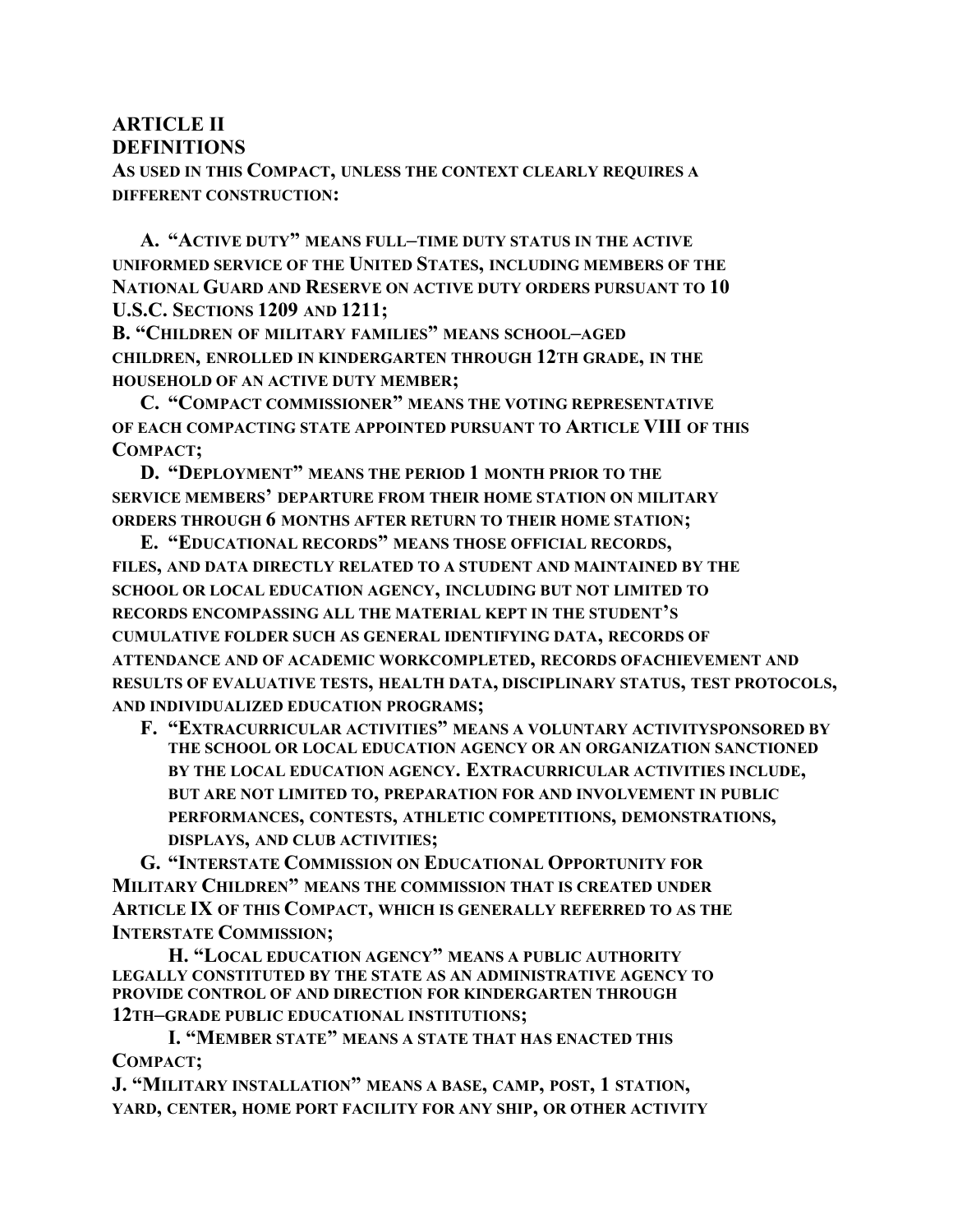**UNDER THE JURISDICTION OF THE DEPARTMENT OF DEFENSE, INCLUDING ANY LEASED FACILITY THAT IS LOCATED WITHIN ANY OF THE SEVERAL STATES, THE DISTRICT OF COLUMBIA, THE COMMONWEALTH OF PUERTO RICO, THE U.S. VIRGIN ISLANDS, GUAM, AMERICAN SAMOA, THE NORTHERN MARIANAS ISLANDS, AND ANY OTHER U.S. TERRITORY. SUCH TERM DOES NOT INCLUDE ANY FACILITY USED PRIMARILY FOR CIVIL WORKS, RIVERS, HARBOR PROJECTS, OR FLOOD CONTROL PROJECTS; K. "NONMEMBER STATE" MEANS A STATE THAT HAS NOT ENACTED THIS COMPACT;**

**L. "RECEIVING STATE" MEANS THE STATE TO WHICH A CHILD OF A MILITARY FAMILY IS SENT, BROUGHT, OR CAUSED TO BE SENT OR BROUGHT; M. "RULE" MEANS A WRITTEN STATEMENT BY THE INTERSTATE**

**COMMISSION PROMULGATED PURSUANT TO ARTICLE XII OF THIS COMPACT**

**THAT IS OF GENERAL APPLICABILITY, IMPLEMENTS, INTERPRETS, OR PRESCRIBES**

**A POLICY OR PROVISION OF THE COMPACT, OR AN**

**ORGANIZATIONAL, PROCEDURAL, OR PRACTICE REQUIREMENT OF THE INTERSTATE COMMISSION, AND HAS THE FORCE AND EFFECT OF STATUTORY LAW IN A MEMBER STATE, AND INCLUDES THE AMENDMENT, REPEAL, OR SUSPENSION OF AN EXISTING RULE;**

**N.**

**"SENDING STATE" MEANS THE STATE FROM WHICH A CHILD OF A MILITARY FAMILY IS SENT, BROUGHT, OR CAUSED TO BE SENT OR BROUGHT; O.**

**"STATE" MEANS A STATE OF THE UNITED STATES, THE DISTRICT OF COLUMBIA, THE COMMONWEALTH OF PUERTO RICO, THE U.S. VIRGIN ISLANDS, GUAM, AMERICAN SAMOA, THE NORTHERN MARIANAS ISLANDS, AND ANY OTHER U.S. TERRITORY;**

**P.**

**"STUDENT" MEANS THE CHILD OF A MILITARY FAMILY FOR WHOM THE LOCAL EDUCATION AGENCY RECEIVES PUBLIC FUNDING AND WHO IS FORMALLY ENROLLED IN KINDERGARTEN THROUGH 12TH GRADE;**

**Q.**

**"TRANSITION" MEANS:**

**1.**

**THE FORMAL AND PHYSICAL PROCESS OF TRANSFERRING FROM SCHOOL TO SCHOOL; OR**

**2.**

**THE PERIOD OF TIME IN WHICH A STUDENT MOVES FROM ONE SCHOOL IN THE SENDING STATE TO ANOTHER SCHOOL IN THE RECEIVING STATE;**

**R.**

**"UNIFORMED SERVICES" MEANS THE ARMY, NAVY, AIR FORCE, MARINE CORPS, COAST GUARD AS WELL AS THE COMMISSIONED CORPS OF THE NATIONAL OCEANIC AND ATMOSPHERIC ADMINISTRATION, AND PUBLIC**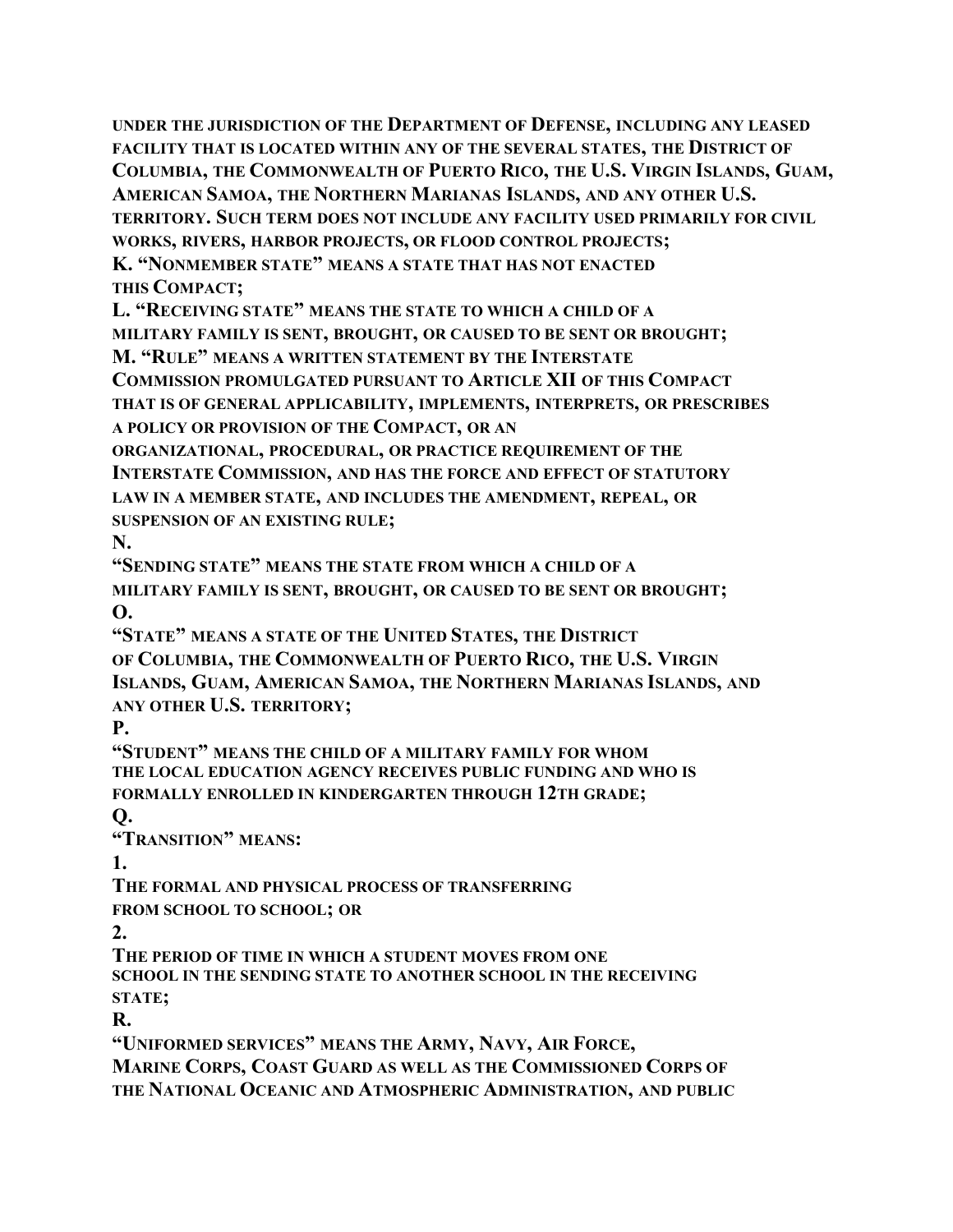**HEALTH SERVICES; AND**

**S.**

**"VETERAN" MEANS A PERSON WHO SERVED IN THE UNIFORMED SERVICES AND WHO WAS DISCHARGED OR RELEASED THEREFROM UNDER CONDITIONS OTHER THAN DISHONORABLE.**

**ARTICLE III**

**APPLICABILITY**

**A.**

**EXCEPT AS OTHERWISE PROVIDED IN SECTION B, THIS COMPACT SHALL APPLY TO THE CHILDREN OF:**

**1.**

**ACTIVE DUTY MEMBERS OF THE UNIFORMED SERVICES AS DEFINED IN THIS COMPACT, INCLUDING MEMBERS OF THE NATIONAL GUARD AND RESERVE ON ACTIVE DUTY ORDERS PURSUANT TO 10 U.S.C. SECTIONS 1209 AND 1211;**

**2.**

**MEMBERS OR VETERANS OF THE UNIFORMED SERVICES WHO ARE SEVERELY INJURED AND MEDICALLY DISCHARGED OR RETIRED FOR A PERIOD OF 1 YEAR AFTER MEDICAL DISCHARGE OR RETIREMENT; AND 3.**

**MEMBERS OF THE UNIFORMED SERVICES WHO DIE ON ACTIVE DUTY OR AS A RESULT OF INJURIES SUSTAINED ON ACTIVE DUTY FOR A PERIOD OF 1 YEAR AFTER DEATH.**

**B.**

**THE PROVISIONS OF THIS INTERSTATE COMPACT SHALL ONLY**

**APPLY TO LOCAL EDUCATION AGENCIES AS DEFINED IN THIS COMPACT.**

**C.**

**THE PROVISIONS OF THIS COMPACT SHALL NOT APPLY TO THE CHILDREN OF:**

**1.**

**INACTIVE MEMBERS OF THE NATIONAL GUARD AND MILITARY RESERVES; 2.**

**MEMBERS OF THE UNIFORMED SERVICES NOW RETIRED,**

**EXCEPT AS PROVIDED IN SECTION A;**

**3.**

**VETERANS OF THE UNIFORMED SERVICES, EXCEPT AS**

**PROVIDED IN SECTION A; AND**

**4.**

**OTHER U.S. DEPARTMENT OF DEFENSE PERSONNEL AND**

**OTHER FEDERAL AGENCY CIVILIAN AND CONTRACT EMPLOYEES NOT DEFINED AS ACTIVE DUTY MEMBERS OF THE UNIFORMED SERVICES.**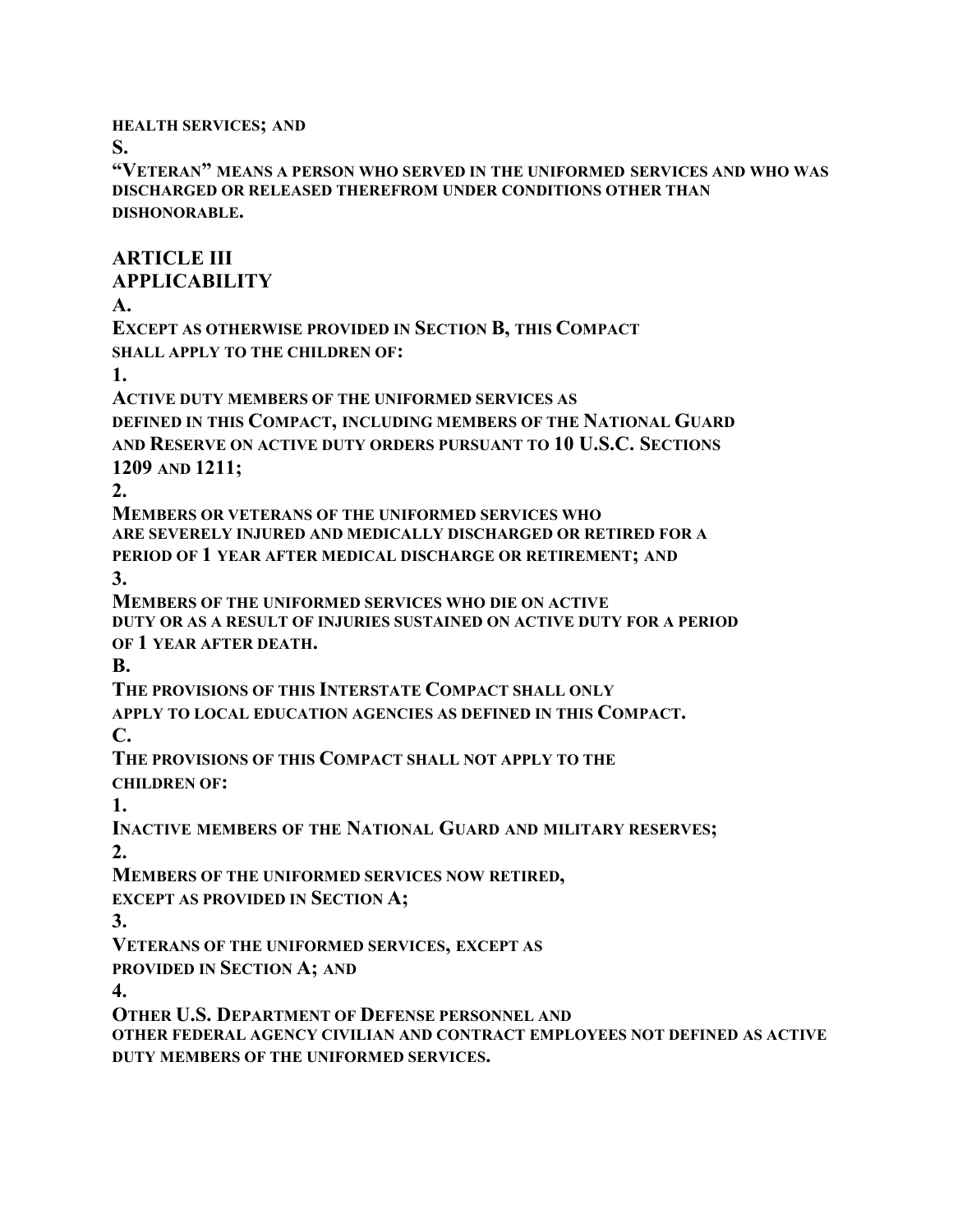### **ARTICLE IV**

# **EDUCATIONAL RECORDS AND ENROLLMENT**

**A.**

**UNOFFICIAL OR "HAND–CARRIED" EDUCATIONAL RECORDS – IN THE EVENT THAT OFFICIAL EDUCATIONAL RECORDS CANNOT BE RELEASED TO THE PARENTS FOR THE PURPOSE OF TRANSFER, THE CUSTODIAN OF THE RECORDS IN THE SENDING STATE SHALL PREPARE AND FURNISH TO THE PARENT A COMPLETE SET OF UNOFFICIAL EDUCATIONAL RECORDS CONTAINING UNIFORM INFORMATION AS DETERMINED BY THE INTERSTATE COMMISSION. UPON RECEIPT OF THE UNOFFICIAL EDUCATIONAL RECORDS BY A SCHOOL IN**

**THE RECEIVING STATE, THE SCHOOL SHALL ENROLL AND APPROPRIATELY PLACE THE STUDENT BASED ON THE INFORMATION PROVIDED IN THE UNOFFICIAL EDUCATIONAL RECORDS PENDING VALIDATION BY THE OFFICIAL EDUCATIONAL RECORDS AS QUICKLY AS POSSIBLE.**

#### **B.**

**OFFICIAL EDUCATIONAL RECORDS/TRANSCRIPTS – SIMULTANEOUS WITH THE ENROLLMENT AND CONDITIONAL PLACEMENT OF THE STUDENT, THE SCHOOL IN THE RECEIVING STATE SHALL REQUEST THE STUDENT'S OFFICIAL EDUCATIONAL RECORD FROM THE SCHOOL IN THE SENDING STATE. UPON RECEIPT OF THIS REQUEST, THE SCHOOL IN THE SENDING STATE WILL PROCESS AND FURNISH THE OFFICIAL EDUCATIONAL RECORDS TO THE SCHOOL IN THE RECEIVING STATE WITHIN 10 DAYS OR WITHIN SUCH TIME AS IS REASONABLY DETERMINED UNDER THE RULES PROMULGATED BY THE INTERSTATE COMMISSION. C.**

**IMMUNIZATIONS – COMPACTING STATES SHALL GIVE 30 DAYS FROM THE DATE OF ENROLLMENT OR WITHIN SUCH TIME AS IS REASONABLY DETERMINED UNDER THE RULES PROMULGATED BY THE INTERSTATE COMMISSION, FOR STUDENTS TO OBTAIN ANY IMMUNIZATION(S) REQUIRED BY THE RECEIVING STATE. FOR A SERIES OF IMMUNIZATIONS, INITIAL VACCINATIONS MUST BE OBTAINED WITHIN 30 DAYS OR WITHIN SUCH TIME AS IS REASONABLY DETERMINED UNDER THE RULES PROMULGATED BY THE INTERSTATE COMMISSION.**

**D.**

**KINDERGARTEN AND FIRST–GRADE ENTRANCE AGE – STUDENTS SHALL BE ALLOWED TO CONTINUE THEIR ENROLLMENT AT GRADE LEVEL IN THE RECEIVING STATE COMMENSURATE WITH THEIR GRADE LEVEL (INCLUDING KINDERGARTEN) FROM A LOCAL EDUCATION AGENCY IN THE SENDING STATE AT THE TIME OF TRANSITION, REGARDLESS OF AGE. A STUDENT WHO HAS SATISFACTORILY COMPLETED THE PREREQUISITE GRADE LEVEL IN THE LOCAL EDUCATION AGENCY IN THE SENDING STATE SHALL BE ELIGIBLE FOR ENROLLMENT IN THE NEXT HIGHEST GRADE LEVEL IN THE RECEIVING STATE, REGARDLESS OF AGE. A STUDENT TRANSFERRING AFTER THE START OF THE SCHOOL YEAR IN THE RECEIVING STATE SHALL ENTER THE SCHOOL IN THE RECEIVING STATE ON THE STUDENT'S VALIDATED LEVEL FROM AN ACCREDITED SCHOOL IN THE SENDING STATE.**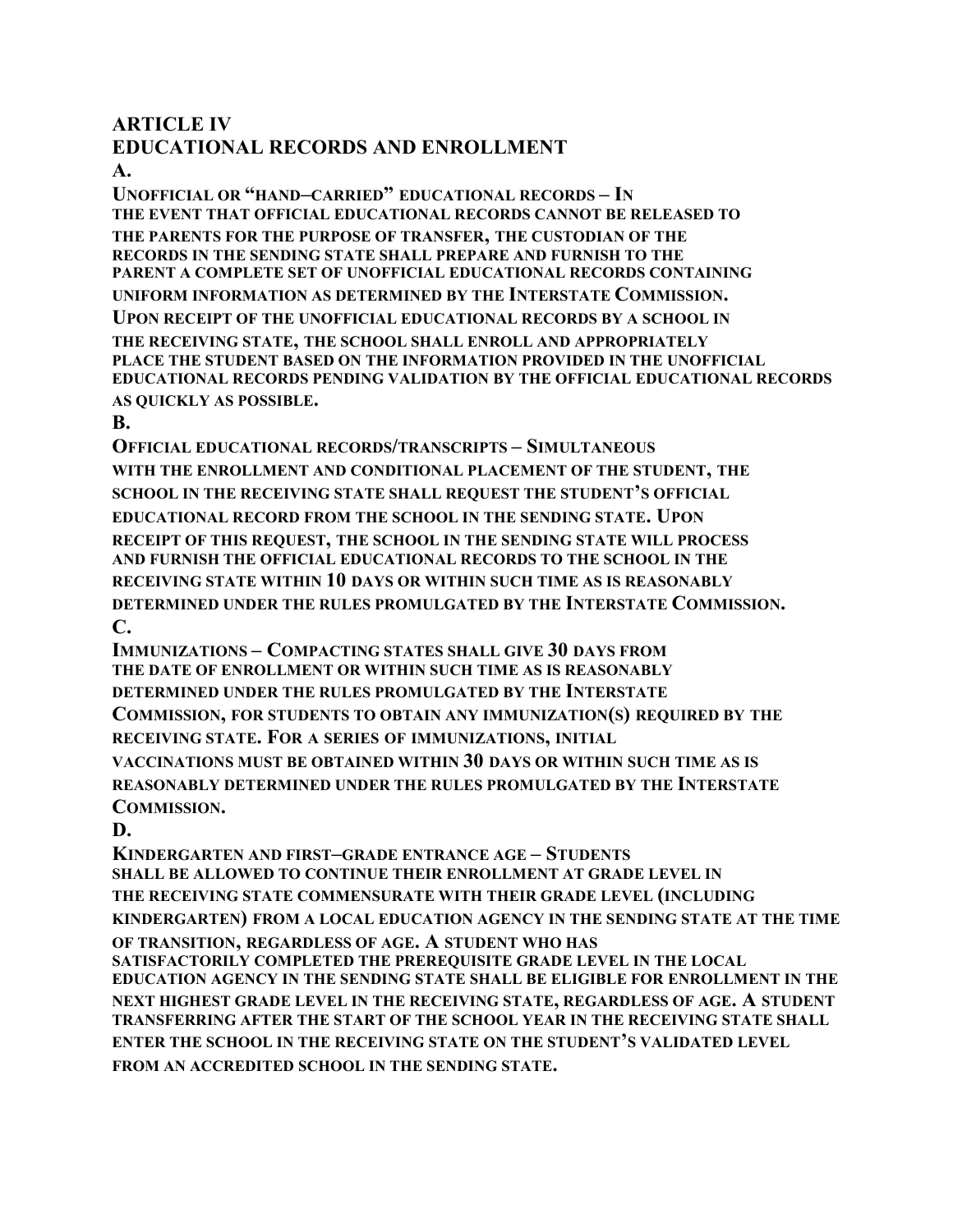### **ARTICLE V**

### **PLACEMENT AND ATTENDANCE**

**A.**

**COURSE PLACEMENT – WHEN THE STUDENT TRANSFERS BEFORE OR DURING THE SCHOOL YEAR, THE RECEIVING STATE SCHOOL SHALL INITIALLY HONOR PLACEMENT OF THE STUDENT IN EDUCATIONAL COURSES BASED ON THE STUDENT'S ENROLLMENT IN THE SENDING STATE SCHOOL AND/OR EDUCATIONAL ASSESSMENTS CONDUCTED AT THE SCHOOL IN THE SENDING STATE IF THE COURSES ARE OFFERED. COURSE PLACEMENT INCLUDES BUT IS NOT LIMITED TO HONORS, INTERNATIONAL BACCALAUREATE, ADVANCED PLACEMENT, VOCATIONAL, TECHNICAL AND CAREER PATHWAYS COURSES. CONTINUING THE STUDENT'S ACADEMIC PROGRAM FROM THE PREVIOUS SCHOOL AND PROMOTING PLACEMENT IN ACADEMICALLY AND CAREER CHALLENGING COURSES SHOULD BE PARAMOUNT WHEN CONSIDERING PLACEMENT. THIS DOES NOT PRECLUDE THE SCHOOL IN THE RECEIVING STATE FROM PERFORMING SUBSEQUENT EVALUATIONS TO ENSURE APPROPRIATE PLACEMENT AND CONTINUED ENROLLMENT OF THE STUDENT IN THE COURSES. B.**

**EDUCATIONAL PROGRAM PLACEMENT – THE RECEIVING STATE SCHOOL SHALL INITIALLY HONOR PLACEMENT OF THE STUDENT IN EDUCATIONAL PROGRAMS BASED ON CURRENT EDUCATIONAL ASSESSMENTS CONDUCTED AT THE SCHOOL IN THE SENDING STATE OR PARTICIPATION/PLACEMENT IN LIKE PROGRAMS IN THE SENDING STATE. SUCH PROGRAMS INCLUDE, BUT ARE NOT LIMITED TO:**

**1. GIFTED AND TALENTED PROGRAMS; AND**

**2. ENGLISH AS A SECOND LANGUAGE (ESL).**

**THIS DOES NOT PRECLUDE THE SCHOOL IN THE RECEIVING STATE FROM PERFORMING SUBSEQUENT EVALUATIONS TO ENSUREAPPROPRIATE PLACEMENT OF THE STUDENT. C.**

**SPECIAL EDUCATION SERVICES –**

**1. IN COMPLIANCE WITH THE FEDERAL REQUIREMENTS OF THE INDIVIDUALS WITH DISABILITIES EDUCATION ACT (IDEA), 20 U.S.C.A.**

**SECTION 1400 ET SEQ., THE RECEIVING STATE SHALL INITIALLY PROVIDE COMPARABLE SERVICES TO A STUDENT WITH DISABILITIES BASED ON THE STUDENT'S CURRENT INDIVIDUALIZED EDUCATION PROGRAM (IEP). 2.**

```
IN COMPLIANCE WITH THE REQUIREMENTS OF SECTION 504
OF THE REHABILITATION ACT, 29 U.S.C.A. SECTION 794, AND WITH TITLE II
OF THE AMERICANS WITH DISABILITIES ACT, 42 U.S.C.A. SECTIONS
12131–12165, THE RECEIVING STATE SHALL MAKE REASONABLE
ACCOMMODATIONS AND MODIFICATIONS TO ADDRESS THE NEEDS OF INCOMING
STUDENTS WITH DISABILITIES, SUBJECT TO AN EXISTING 504 OR TITLE II PLAN, TO 
PROVIDE THE STUDENT WITH EQUAL ACCESS TO EDUCATION. THIS
DOES NOT PRECLUDE THE SCHOOL IN THE RECEIVING STATE FROM PERFORMING
SUBSEQUENT EVALUATIONS TO ENSURE APPROPRIATE PLACEMENT OF THE STUDENT.
```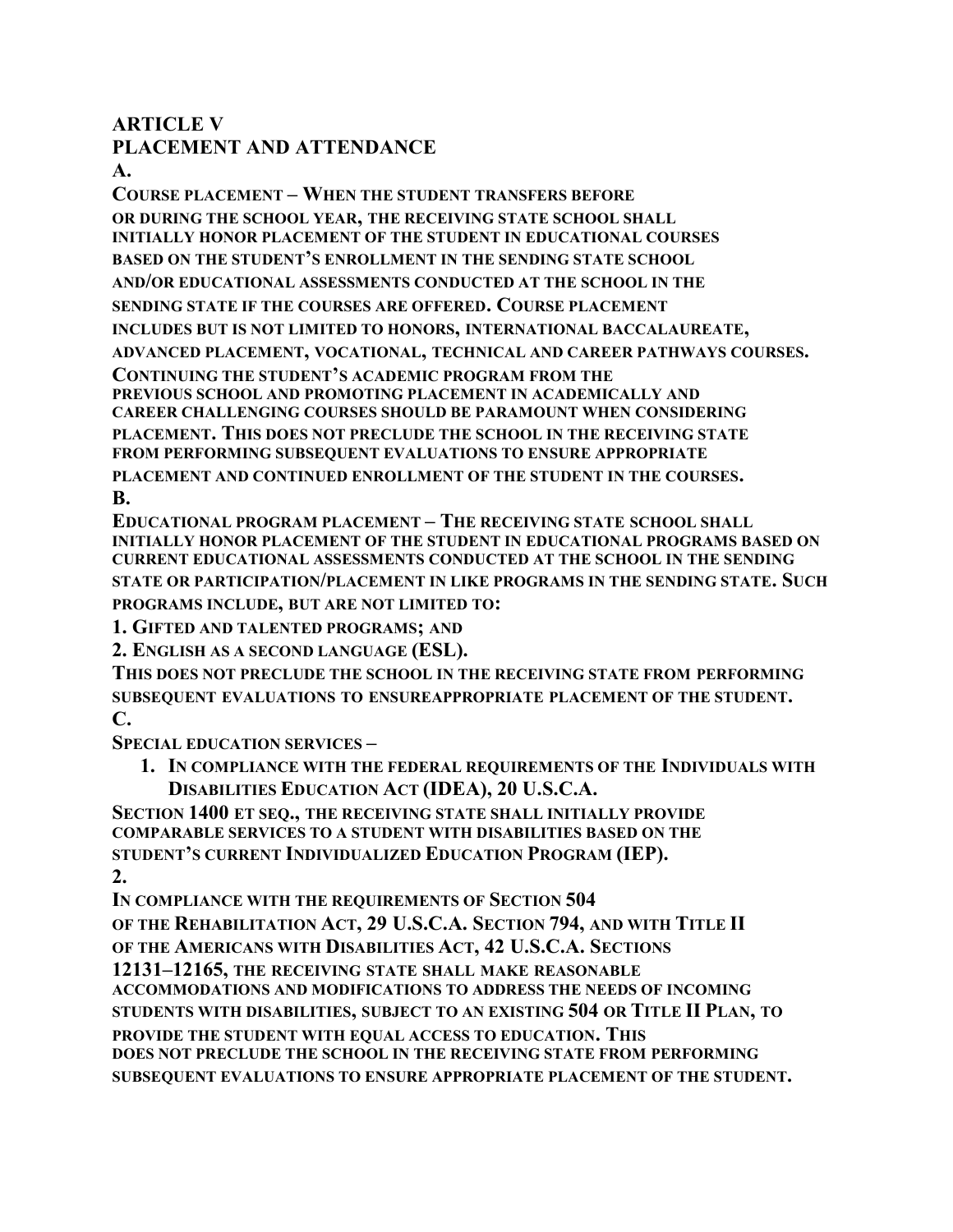**D. PLACEMENT FLEXIBILITY– LOCAL EDUCATION AGENCY ADMINISTRATIVE OFFICIALS SHALL HAVE FLEXIBILITY IN WAIVING COURSE/PROGRAM PREREQUISITES OR OTHER PRECONDITIONS FOR PLACEMENT IN COURSES/PROGRAMS OFFERED UNDER THE JURISDICTION OF THE LOCAL EDUCATION AGENCY.**

**E. ABSENCE AS RELATED TO DEPLOYMENT ACTIVITIES – A STUDENT WHOSE PARENT OR LEGAL GUARDIAN IS AN ACTIVE DUTY MEMBER OF THE UNIFORMED SERVICES, AS DEFINED BY THE COMPACT, AND HAS BEEN CALLED TO DUTY FOR, IS ON LEAVE FROM, OR IMMEDIATELY RETURNED FROM DEPLOYMENT TO A COMBAT ZONE OR COMBAT SUPPORT POSTING, SHALL BE GRANTED ADDITIONAL EXCUSED ABSENCES AT THE DISCRETION OF THE LOCAL EDUCATION AGENCY SUPERINTENDENT TO VISIT WITH HIS OR HER PARENT OR LEGAL GUARDIAN RELATIVE TO SUCH LEAVE OR DEPLOYMENT OF THE PARENT OR GUARDIAN.**

**ARTICLE VI**

**ELIGIBILITY**

**A.**

**ELIGIBILITY FOR ENROLLMENT –**

**1.**

**SPECIAL POWER OF ATTORNEY RELATIVE TO THE GUARDIANSHIP OF A CHILD OF A MILITARY FAMILY AND EXECUTED UNDER APPLICABLE LAW SHALL BE SUFFICIENT FOR THE PURPOSES OF ENROLLMENT AND ALL OTHER ACTIONS REQUIRING PARENTAL PARTICIPATION AND CONSENT.**

**2.**

**A LOCAL EDUCATION AGENCY SHALL BE PROHIBITED FROM CHARGING LOCAL TUITION TO A TRANSITIONING MILITARY CHILD PLACED IN THE CARE OF A NONCUSTODIAL PARENT OR OTHER PERSON STANDING IN LOCO PARENTIS WHO LIVES IN A JURISDICTION OTHER THAN THAT OF THE CUSTODIAL PARENT. 3.**

**A TRANSITIONING MILITARY CHILD PLACED IN THE CARE OF A NONCUSTODIAL PARENT OR OTHER PERSON STANDING IN LOCO PARENTIS WHO LIVES IN A JURISDICTION OTHER THAN THAT OF THE CUSTODIAL PARENT MAY CONTINUE TO ATTEND THE SCHOOL IN WHICH THE CHILD WAS ENROLLED WHILE RESIDING WITH THE CUSTODIAL PARENT.**

**B.**

**ELIGIBILITY FOR EXTRACURRICULAR PARTICIPATION – STATE AND LOCAL EDUCATION AGENCIES SHALL FACILITATE THE OPPORTUNITY FOR TRANSITIONING MILITARY CHILDREN'S INCLUSION IN EXTRACURRICULAR ACTIVITIES, REGARDLESS OF APPLICATION DEADLINES, TO THE EXTENT THEY ARE OTHERWISE QUALIFIED.**

## **ARTICLE VII**

**GRADUATION**

**IN ORDER TO FACILITATE THE ON–TIME GRADUATION OF CHILDREN OF MILITARY FAMILIES, STATES AND LOCAL EDUCATION AGENCIES SHALL INCORPORATE THE FOLLOWING PROCEDURES:**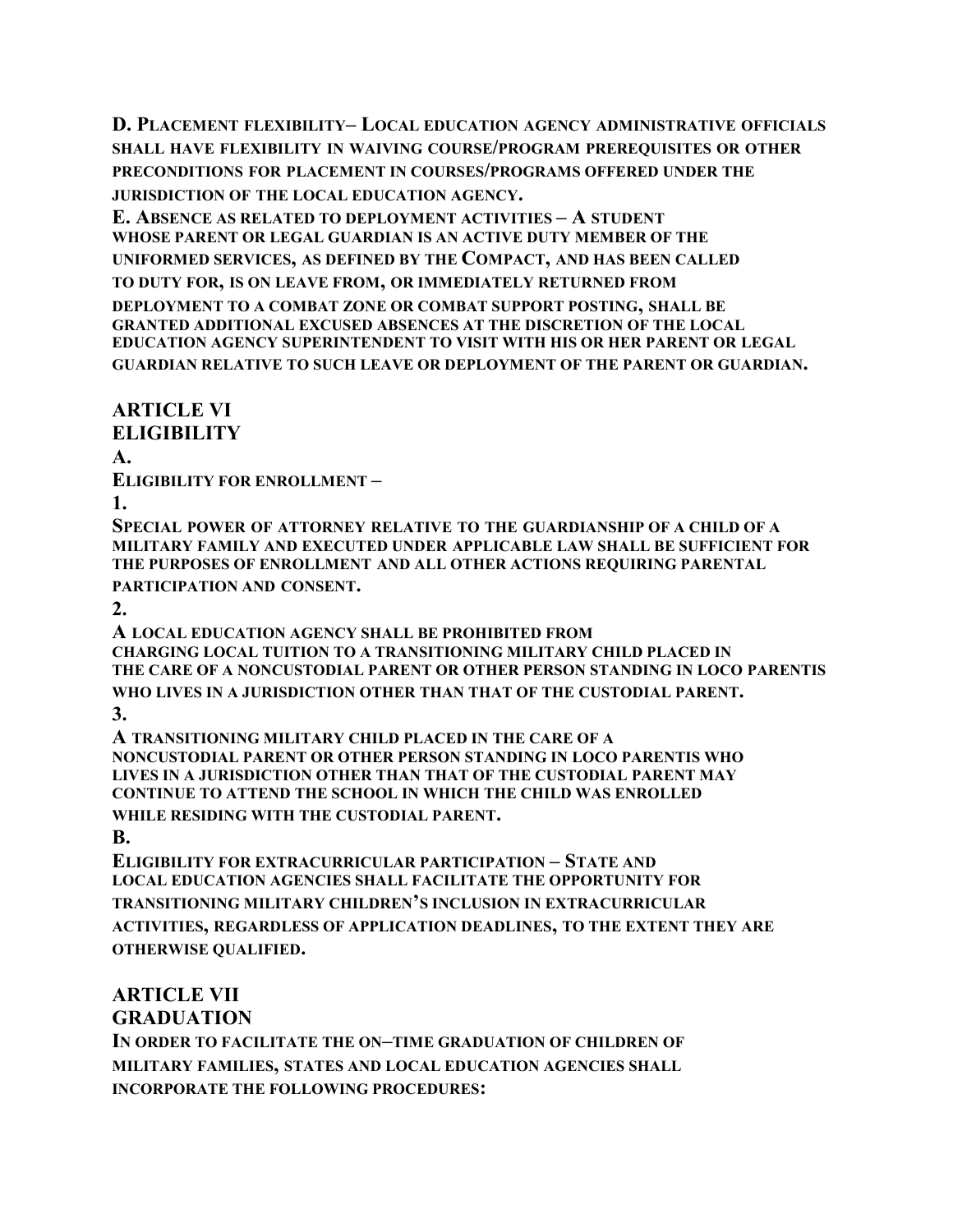**A.**

**WAIVER REQUIREMENTS – LOCAL EDUCATION AGENCY ADMINISTRATIVE OFFICIALS SHALL WAIVE SPECIFIC COURSES REQUIRED FOR GRADUATION IF SIMILAR COURSE WORK HAS BEEN SATISFACTORILY COMPLETED IN ANOTHER LOCAL EDUCATION AGENCY OR SHALL PROVIDE REASONABLE JUSTIFICATION FOR DENIAL. SHOULD A WAIVER NOT BE GRANTED TO A STUDENT WHO WOULD QUALIFY TO GRADUATE FROM THE SENDING SCHOOL, THE LOCAL EDUCATION AGENCY SHALL PROVIDE AN ALTERNATIVE MEANS OF ACQUIRING REQUIRED COURSE WORK SO THAT GRADUATION MAY OCCUR ON TIME;**

**B.**

**EXIT EXAMS –**

**1.**

**STATES SHALL ACCEPT:**

**I.**

**EXIT OR END–OF–COURSE EXAMS REQUIRED FOR**

**GRADUATION FROM THE SENDING STATE;**

**II.**

**NATIONAL NORM–REFERENCED ACHIEVEMENT TESTS;**

**OR**

**III. ALTERNATIVE TESTING, IN LIEU OF TESTING REQUIREMENTS FOR GRADUATION IN THE RECEIVING STATE; AND**

**2.**

**IN THE EVENT THE ABOVE ALTERNATIVES CANNOT BE**

**ACCOMMODATED BY THE RECEIVING STATE FOR A STUDENT TRANSFERRING IN HIS OR HER SENIOR YEAR, THEN THE PROVISIONS OF ARTICLE VII, SECTION C**

**SHALL APPLY; AND**

**C.**

**TRANSFERS DURING SENIOR YEAR – SHOULD A MILITARY STUDENT TRANSFERRING AT THE BEGINNING OR DURING HIS OR HER SENIOR YEAR BE INELIGIBLE TO GRADUATE FROM THE RECEIVING LOCAL EDUCATION AGENCY AFTER ALL ALTERNATIVES HAVE BEEN CONSIDERED, THE SENDING AND RECEIVING LOCAL EDUCATION AGENCIES SHALL ENSURE THE RECEIPT OF A DIPLOMA FROM THE SENDING LOCAL EDUCATION AGENCY IF THE STUDENT MEETS THE GRADUATION REQUIREMENTS OF THE SENDING LOCAL EDUCATION AGENCY. IN THE EVENT THAT ONE OF THE STATES IN QUESTION IS NOT A MEMBER OF THIS COMPACT, THE MEMBER STATE SHALL USE BEST EFFORTS TO FACILITATE THE ON–TIME GRADUATION OF THE STUDENT IN ACCORDANCE WITH** 

**SECTIONS A AND B OF THIS ARTICLE.**

#### **ARTICLE VIII STATE COORDINATION**

**A.**

**EACH MEMBER STATE SHALL, THROUGH THE CREATION OF A STATE COUNCIL OR USE OF AN EXISTING BODY OR BOARD, PROVIDE FOR THE**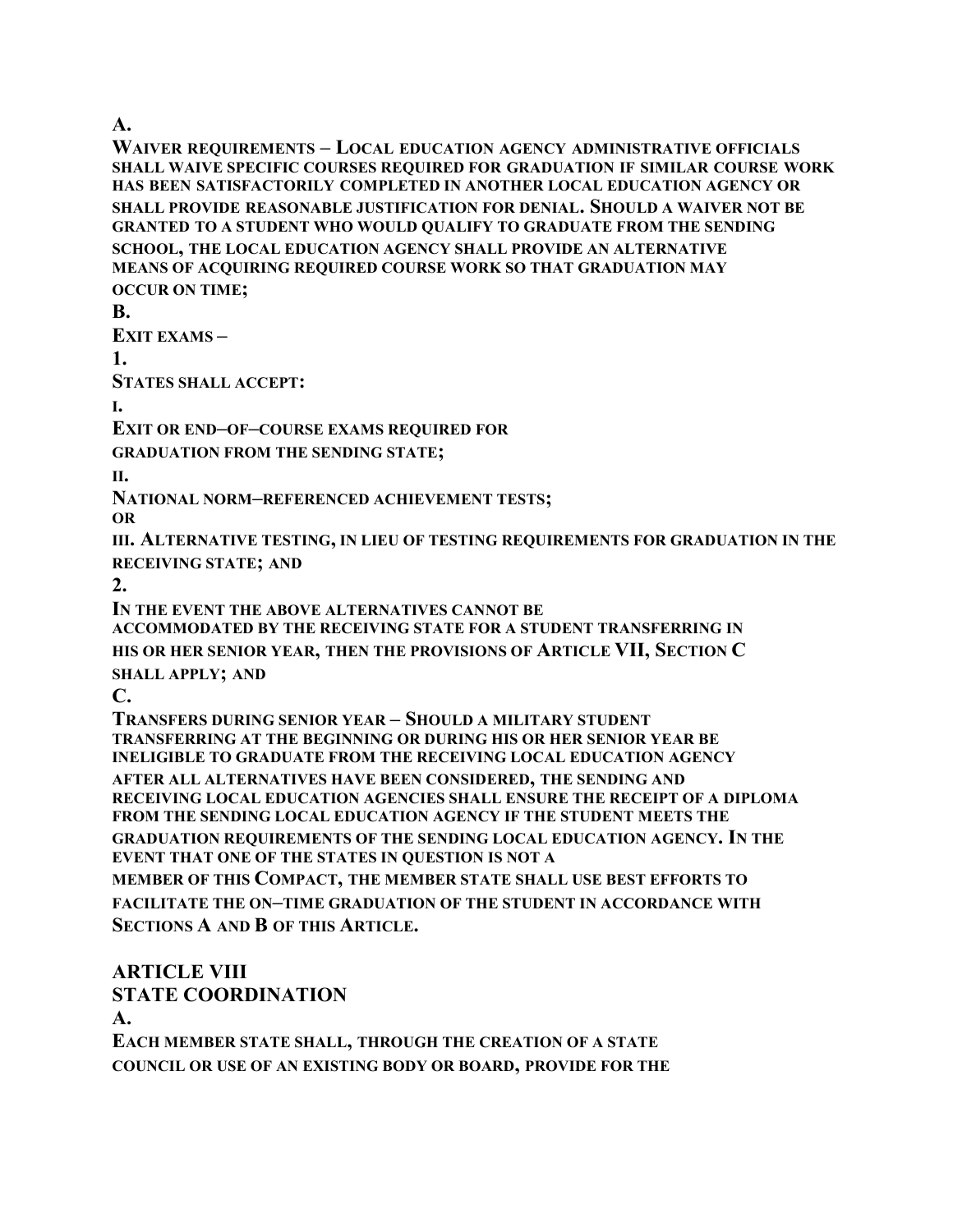**COORDINATION AMONG ITS AGENCIES OF GOVERNMENT, LOCAL EDUCATION AGENCIES, AND MILITARY INSTALLATIONS CONCERNING THE STATE'S**

**PARTICIPATION IN AND COMPLIANCE WITH THIS COMPACT AND INTERSTATE COMMISSION ACTIVITIES. WHILE EACH MEMBER STATE MAY DETERMINE THE MEMBERSHIP OF ITS OWN STATE COUNCIL, ITS MEMBERSHIP MUST INCLUDE AT LEAST THE STATE SUPERINTENDENT OF SCHOOLS, A SUPERINTENDENT OF A SCHOOL DISTRICT WITH A HIGH CONCENTRATION OF MILITARY CHILDREN, A REPRESENTATIVE FROM A MILITARY INSTALLATION, ONE REPRESENTATIVE EACH FROM THE LEGISLATIVE AND EXECUTIVE BRANCHES OF GOVERNMENT, AND REPRESENTATIVES OF OTHER OFFICES AND STAKEHOLDER GROUPS THE STATE COUNCIL DEEMS APPROPRIATE. A MEMBER STATE THAT DOES NOT HAVE A SCHOOL DISTRICT DEEMED TO CONTAIN A HIGH CONCENTRATION OF MILITARY CHILDREN MAY APPOINT A SUPERINTENDENT FROM ANOTHER SCHOOL DISTRICT TO REPRESENT LOCAL EDUCATION AGENCIES ON THE STATE COUNCIL. B.**

**1.**

**THE STATE COUNCIL OF EACH MEMBER STATE SHALL**

**APPOINT OR DESIGNATE A MILITARY FAMILY EDUCATION LIAISON TO BE LOCATED IN THE MARYLAND STATE DEPARTMENT OF EDUCATION TO ASSIST MILITARY FAMILIES AND THE STATE IN FACILITATING THE IMPLEMENTATION OF THIS COMPACT.**

**2.**

**IN MARYLAND, THE MILITARY FAMILY EDUCATION LIAISON SHALL BE LOCATED IN THE MARYLAND STATE DEPARTMENT OF EDUCATION.**

**C.**

**THE COMPACT COMMISSIONER RESPONSIBLE FOR THE**

**ADMINISTRATION AND MANAGEMENT OF THE STATE'S PARTICIPATION IN THE COMPACT SHALL BE APPOINTED BY THE GOVERNOR IN CONSULTATION WITH THE STATE SUPERINTENDENT OF SCHOOLS.**

**D.**

**THE COMPACT COMMISSIONER AND THE MILITARY FAMILY**

**EDUCATION LIAISON DESIGNATED HEREIN SHALL BE EX OFFICIO MEMBERS OF THE STATE COUNCIL, UNLESS EITHER IS ALREADY A FULL VOTING MEMBER OF THE STATE COUNCIL.**

### **ARTICLE IX**

### **INTERSTATE COMMISSION ON EDUCATIONAL OPPORTUNITY FOR MILITARY CHILDREN**

**A.**

**THE MEMBER STATES HEREBY CREATE THE "INTERSTATE COMMISSION ON EDUCATIONAL OPPORTUNITY FOR MILITARY CHILDREN". THE ACTIVITIES OF THE INTERSTATE COMMISSION ARE THE FORMATION OF PUBLIC POLICY AND ARE A DISCRETIONARY STATE FUNCTION.**

**B.**

**THE INTERSTATE COMMISSION SHALL:**

**1.**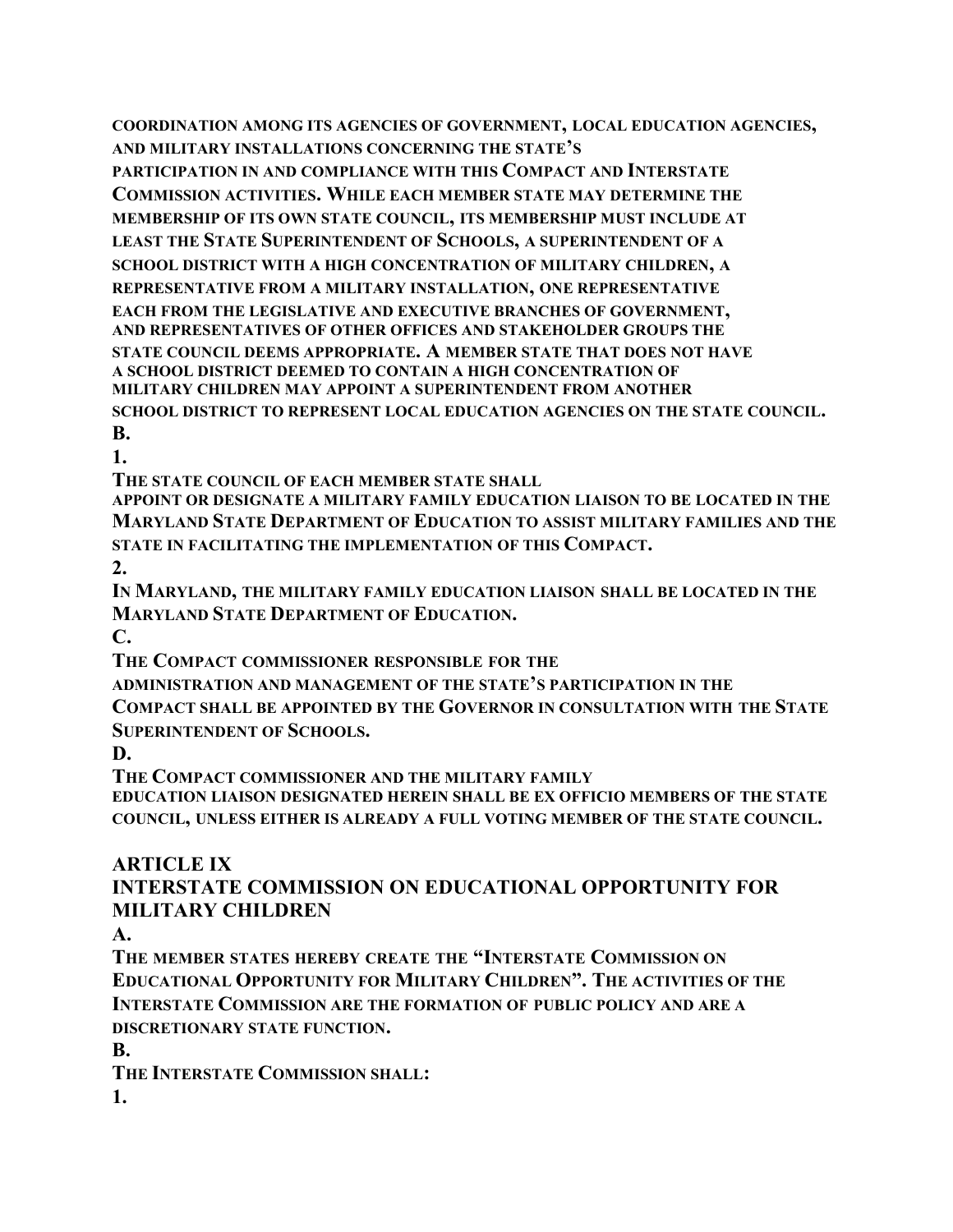**BE A BODY CORPORATE AND JOINT AGENCY OF THE MEMBER STATES AND SHALL HAVE ALL THE RESPONSIBILITIES, POWERS, AND DUTIES SET FORTH HEREIN, AND SUCH ADDITIONAL POWERS AS MAY BE CONFERRED UPON IT BY A SUBSEQUENT CONCURRENT ACTION OF THE RESPECTIVE LEGISLATURES OF THE MEMBER STATES IN ACCORDANCE WITH THE TERMS OF THIS COMPACT; AND**

**2.**

**CONSIST OF ONE INTERSTATE COMMISSION VOTING REPRESENTATIVE FROM EACH MEMBER STATE WHO SHALL BE THAT STATE'S COMPACT COMMISSIONER. C.**

**1.**

**EACH MEMBER STATE REPRESENTED AT A MEETING OF THE**

**INTERSTATE COMMISSION IS ENTITLED TO ONE VOTE.**

**2.**

**A MAJORITY OF THE TOTAL MEMBER STATES SHALL**

**CONSTITUTE A QUORUM FOR THE TRANSACTION OF BUSINESS UNLESS A**

**LARGER QUORUM IS REQUIRED BY THE BYLAWS OF THE INTERSTATE COMMISSION. 3.**

**A REPRESENTATIVE SHALL NOT DELEGATE A VOTE TO ANOTHER MEMBER STATE. IN THE EVENT THE COMPACT COMMISSIONER IS**

**UNABLE TO ATTEND A MEETING OF THE INTERSTATE COMMISSION, THE**

**GOVERNOR OR STATE COUNCIL MAY DELEGATE VOTING AUTHORITY TO ANOTHER PERSON FROM THEIR STATE FOR A SPECIFIED MEETING.**

**4.**

**THE BYLAWS MAY PROVIDE FOR MEETINGS OF THE INTERSTATE COMMISSION TO BE CONDUCTED BY TELECOMMUNICATION OR ELECTRONIC COMMUNICATION.**

**D.**

**THE INTERSTATE COMMISSION SHALL:**

**1.**

**CONSIST OF EX OFFICIO, NONVOTING REPRESENTATIVES WHO**

**ARE MEMBERS OF INTERESTED ORGANIZATIONS. SUCH EX OFFICIO MEMBERS, AS DEFINED IN THE BYLAWS, MAY INCLUDE BUT NOT BE LIMITED TO, MEMBERS OF THE REPRESENTATIVE ORGANIZATIONS OF MILITARY FAMILY ADVOCATES, LOCAL EDUCATION AGENCY OFFICIALS, PARENT AND TEACHER GROUPS, THE U.S. DEPARTMENT OF DEFENSE, THE EDUCATION COMMISSION OF THE STATES, THE INTERSTATE AGREEMENT ON THE QUALIFICATION OF EDUCATIONAL PERSONNEL, AND OTHER INTERSTATE COMPACTS AFFECTING THE EDUCATION OF CHILDREN OF MILITARY MEMBERS;**

**2.**

**MEET AT LEAST ONCE EACH CALENDAR YEAR. THE**

**CHAIRPERSON MAY CALL ADDITIONAL MEETINGS AND, UPON THE REQUEST OF A SIMPLE MAJORITY OF THE MEMBER STATES, SHALL CALL ADDITIONAL MEETINGS;**

**3.**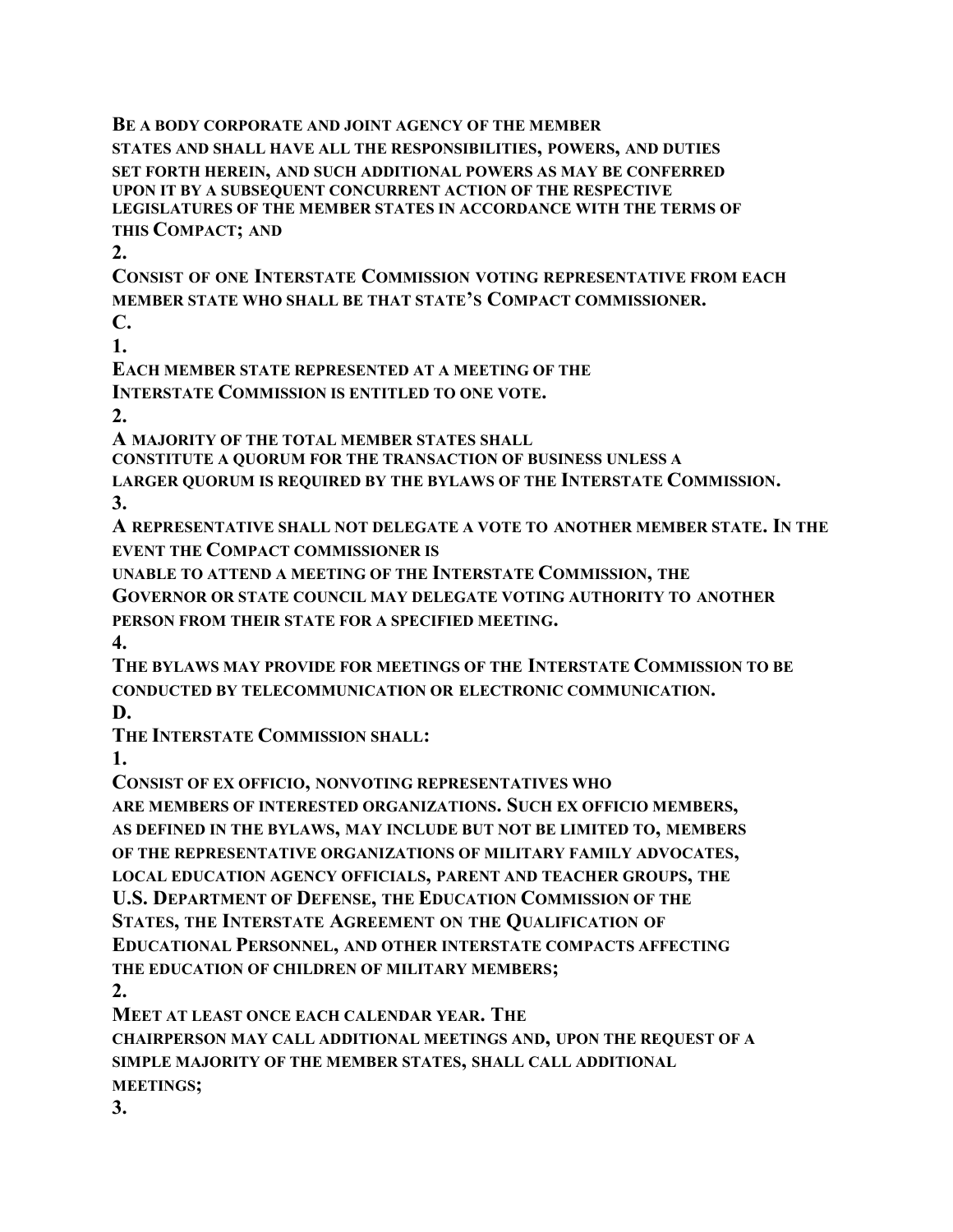**ESTABLISH AN EXECUTIVE COMMITTEE, WHOSE MEMBERS SHALL INCLUDE THE OFFICERS OF THE INTERSTATE COMMISSION AND SUCH OTHER MEMBERS OF THE INTERSTATE COMMISSION AS DETERMINED BY THE BYLAWS. MEMBERS OF THE EXECUTIVE COMMITTEE SHALL SERVE A 1–YEAR TERM. MEMBERS OF THE EXECUTIVE COMMITTEE SHALL BE ENTITLED TO ONE VOTE EACH. THE EXECUTIVE COMMITTEE SHALL HAVE THE POWER TO ACT ON BEHALF OF THE INTERSTATE COMMISSION, WITH THE EXCEPTION OF RULEMAKING, DURING PERIODS WHEN THE INTERSTATE COMMISSION IS NOT IN SESSION. THE EXECUTIVE COMMITTEE SHALL OVERSEE THE DAY–TO–DAY ACTIVITIES OF THE ADMINISTRATION OF THE COMPACT INCLUDING ENFORCEMENT AND COMPLIANCE WITH THE PROVISIONS OF THE COMPACT, ITS BYLAWS AND RULES, AND OTHER SUCH DUTIES AS DEEMED NECESSARY. THE U.S. DEPARTMENT OF DEFENSE SHALL SERVE AS AN EX OFFICIO, NONVOTING MEMBER OF THE EXECUTIVE COMMITTEE; 4.**

**ESTABLISH BYLAWS AND RULES THAT PROVIDE FOR CONDITIONS AND PROCEDURES UNDER WHICH THE INTERSTATE COMMISSION SHALL MAKE ITS INFORMATION AND OFFICIAL RECORDS AVAILABLE TO THE PUBLIC FOR INSPECTION OR COPYING. THE INTERSTATE COMMISSION MAY EXEMPT FROM DISCLOSURE INFORMATION OR OFFICIAL RECORDS TO THE EXTENT THEY WOULD ADVERSELY AFFECT PERSONAL PRIVACY RIGHTS OR PROPRIETARY INTERESTS;**

**5.**

**GIVE PUBLIC NOTICE OF ALL MEETINGS AND ALL MEETINGS**

**SHALL BE OPEN TO THE PUBLIC, EXCEPT AS SET FORTH IN THE RULES OR AS OTHERWISE PROVIDED IN THE COMPACT. THE INTERSTATE COMMISSION AND ITS COMMITTEES MAY CLOSE A MEETING, OR PORTION THEREOF, WHERE IT DETERMINES BY TWO–THIRDS VOTE THAT AN OPEN MEETING WOULD BE LIKELY TO:**

**I.**

**RELATE SOLELY TO THE INTERSTATE COMMISSION'S**

**INTERNAL PERSONNEL PRACTICES AND PROCEDURES; II.**

**DISCLOSE MATTERS SPECIFICALLY EXEMPTED FROM**

**DISCLOSURE BY FEDERAL AND STATE STATUTE;**

**III. DISCLOSE TRADE SECRETS OR COMMERCIAL OR**

**FINANCIAL INFORMATION WHICH IS PRIVILEGED OR CONFIDENTIAL;**

**IV. INVOLVE ACCUSING A PERSON OF A CRIME OR**

**FORMALLY CENSURING A PERSON;**

**V.**

**DISCLOSE INFORMATION OF A PERSONAL NATURE**

**WHERE DISCLOSURE WOULD CONSTITUTE A CLEARLY UNWARRANTED INVASION OF PERSONAL PRIVACY;**

**VI. DISCLOSE INVESTIGATIVE RECORDS COMPILED FOR LAW ENFORCEMENT PURPOSES; OR**

**VII. SPECIFICALLY RELATE TO THE INTERSTATE COMMISSION'S PARTICIPATION IN A CIVIL ACTION OR OTHER LEGAL PROCEEDING;**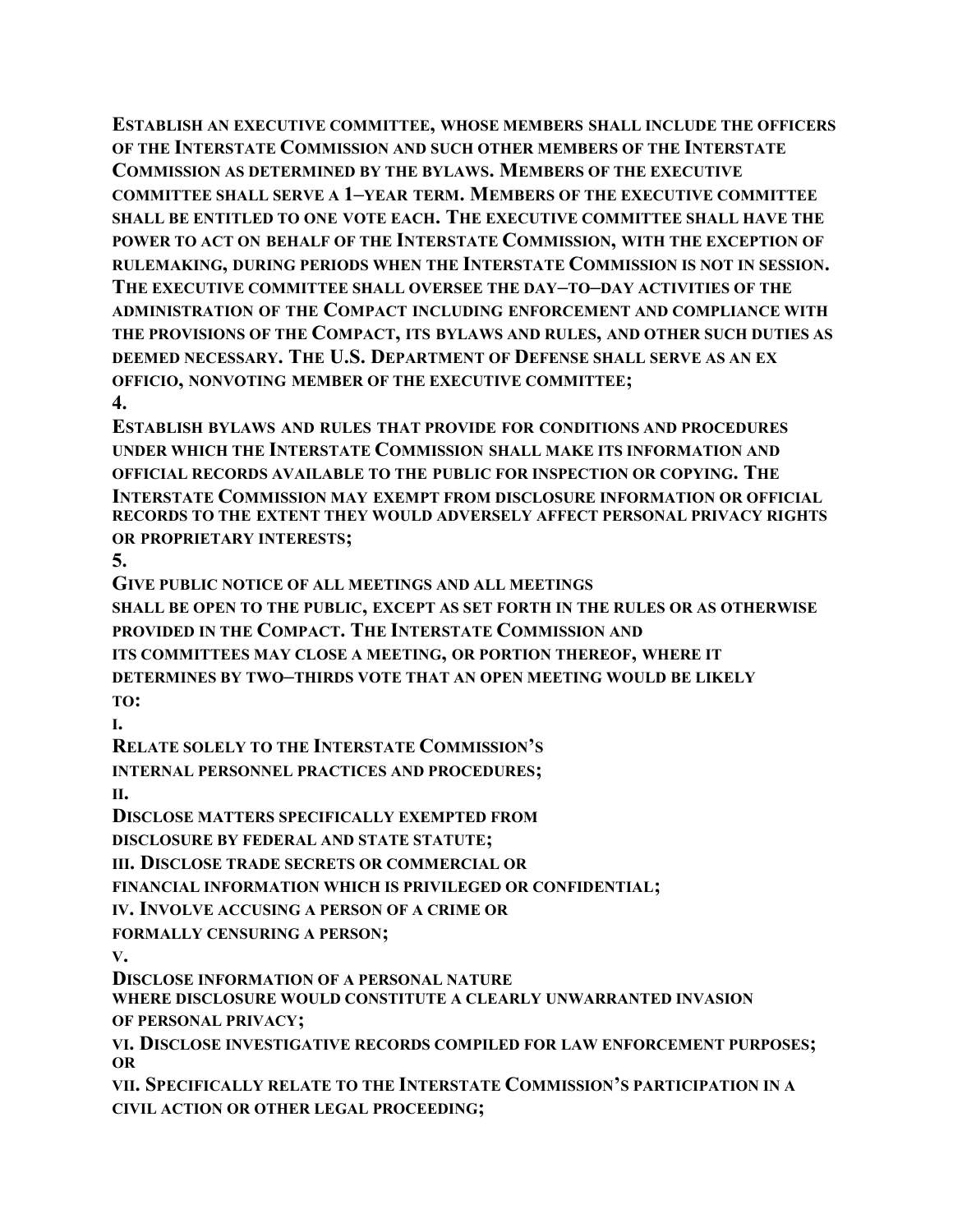**6.**

**CAUSE ITS LEGAL COUNSEL OR DESIGNEE TO CERTIFY THAT A MEETING MAY BE CLOSED AND SHALL REFERENCE EACH RELEVANT EXEMPTIBLE PROVISION FOR ANY MEETING, OR PORTION OF A MEETING, THAT IS CLOSED PURSUANT TO THIS PROVISION. THE INTERSTATE COMMISSION SHALL KEEP MINUTES THAT SHALL FULLY AND CLEARLY DESCRIBE ALL MATTERS DISCUSSED IN A MEETING AND SHALL PROVIDE A FULL AND ACCURATE SUMMARY OF ACTIONS TAKEN, AND THE REASONS THEREFOR, INCLUDING A DESCRIPTION OF THE VIEWS EXPRESSED AND THE RECORD OF A ROLL CALL VOTE. ALL DOCUMENTS CONSIDERED IN CONNECTION WITH AN ACTION SHALL BE IDENTIFIED IN SUCH MINUTES. ALL MINUTES AND DOCUMENTS OF A CLOSED MEETING SHALL REMAIN UNDER SEAL, SUBJECT TO RELEASE BY A MAJORITY VOTE OF THE INTERSTATE COMMISSION; 7.**

**COLLECT STANDARDIZED DATA WHEN POSSIBLE**

**CONCERNING THE EDUCATIONAL TRANSITION OF THE CHILDREN OF MILITARY FAMILIES UNDER THIS COMPACT AS DIRECTED THROUGH ITS RULES THAT SHALL SPECIFY THE DATA TO BE COLLECTED, THE MEANS OF COLLECTION, AND DATA EXCHANGE AND REPORTING REQUIREMENTS. SUCH METHODS OF DATA COLLECTION, EXCHANGE, AND REPORTING SHALL, IN SO FAR AS IS REASONABLY POSSIBLE, CONFORM TO CURRENT TECHNOLOGY AND COORDINATE ITS INFORMATION FUNCTIONS WITH THE APPROPRIATE CUSTODIAN OF RECORDS AS IDENTIFIED IN THE BYLAWS AND RULES; AND 8.**

**CREATE A PROCESS THAT PERMITS MILITARY OFFICIALS, EDUCATION OFFICIALS, AND PARENTS TO INFORM THE INTERSTATE COMMISSION IF AND WHEN THERE ARE ALLEGED VIOLATIONS OF THE COMPACT OR ITS RULES OR WHEN ISSUES SUBJECT TO THE JURISDICTION OF THE COMPACT OR ITS RULES ARE NOT ADDRESSED BY THE STATE OR LOCAL EDUCATION AGENCY. THIS SECTION SHALL NOT BE CONSTRUED TO CREATE A PRIVATE RIGHT OF ACTION AGAINST THE INTERSTATE COMMISSION OR ANY MEMBER STATE.**

## **ARTICLE X**

**POWERS AND DUTIES OF THE INTERSTATE COMMISSION THE INTERSTATE COMMISSION SHALL HAVE THE FOLLOWING POWERS: A.**

**TO PROVIDE FOR DISPUTE RESOLUTION AMONG MEMBER STATES; B.**

**TO PROMULGATE RULES AND TAKE ALL NECESSARY ACTIONS TO EFFECT THE GOALS, PURPOSES, AND OBLIGATIONS AS ENUMERATED IN THIS COMPACT. THE RULES SHALL HAVE THE FORCE AND EFFECT OF STATUTORY LAW AND SHALL BE BINDING IN THE COMPACT STATES TO THE EXTENT AND IN THE MANNER PROVIDED IN THIS COMPACT; C.**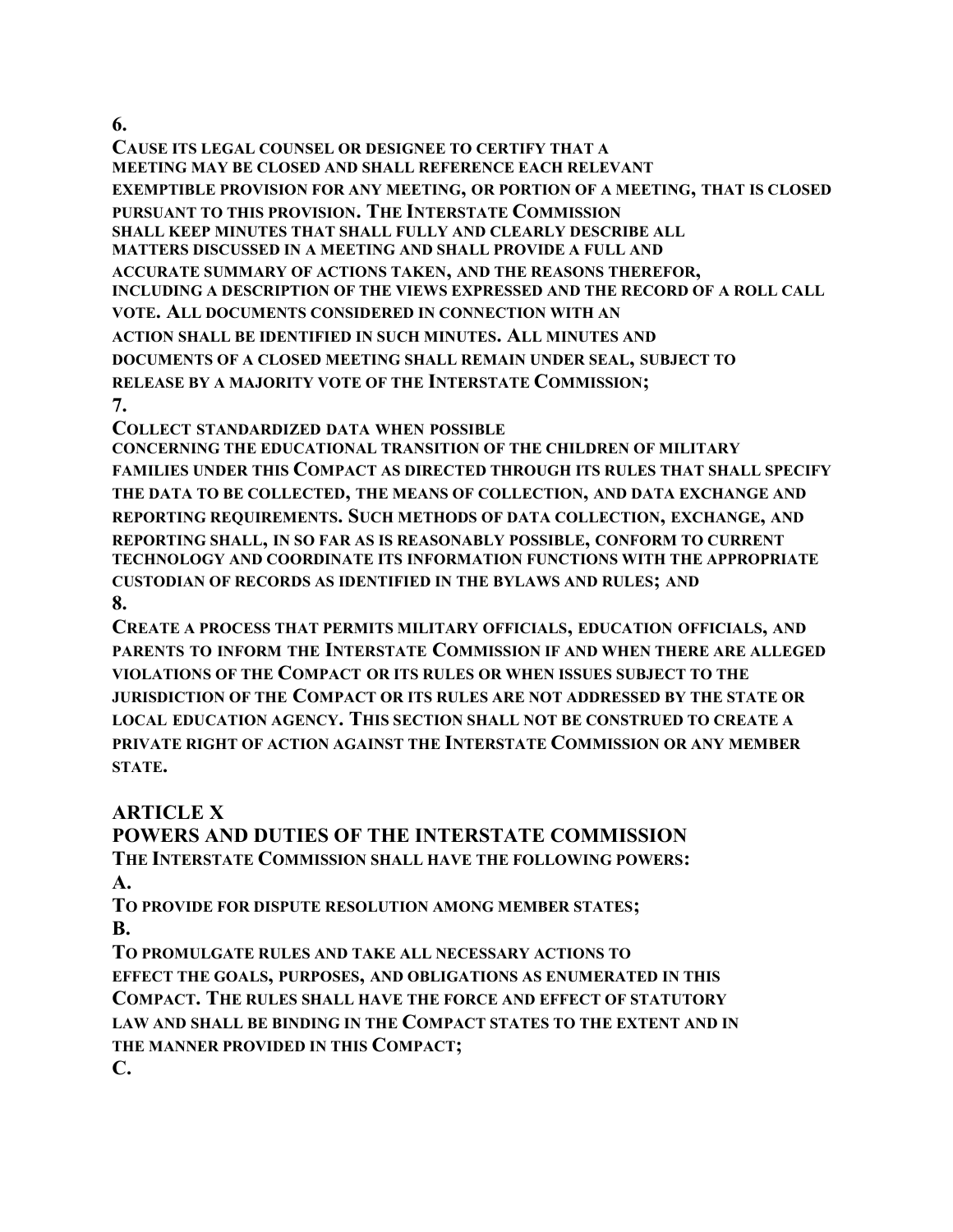**TO ISSUE, UPON REQUEST OF A MEMBER STATE, ADVISORY OPINIONS CONCERNING THE MEANING OR INTERPRETATION OF THE INTERSTATE COMPACT, ITS BYLAWS, RULES, AND ACTIONS;**

**D.**

**TO ENFORCE COMPLIANCE WITH THE COMPACT PROVISIONS, THE RULES PROMULGATED BY THE INTERSTATE COMMISSION, AND THE BYLAWS, USING ALL NECESSARY AND PROPER MEANS, INCLUDING BUT NOT LIMITED TO THE USE OF JUDICIAL PROCESS;**

**E.**

**TO ESTABLISH AND MAINTAIN OFFICES THAT SHALL BE LOCATED**

**WITHIN ONE OR MORE OF THE MEMBER STATES;**

**F.**

**TO PURCHASE AND MAINTAIN INSURANCE AND BONDS;**

**G.**

**TO BORROW, ACCEPT, HIRE, OR CONTRACT FOR SERVICES OF PERSONNEL;**

**H. TO ESTABLISH AND APPOINT COMMITTEES, INCLUDING BUT NOT LIMITED TO AN EXECUTIVE COMMITTEE AS REQUIRED BY ARTICLE IX, SECTION D, THAT SHALL HAVE THE POWER TO ACT ON BEHALF OF THE INTERSTATE COMMISSION IN CARRYING OUT ITS POWERS AND DUTIES HEREUNDER;**

**I.**

**TO ELECT OR APPOINT SUCH OFFICERS, ATTORNEYS, EMPLOYEES, AGENTS, OR CONSULTANTS, AND TO FIX THEIR COMPENSATION, DEFINE THEIR DUTIES, DETERMINE THEIR QUALIFICATIONS, AND TO ESTABLISH THE INTERSTATE COMMISSION'S PERSONNEL POLICIES AND PROGRAMS RELATING TO CONFLICTS OF INTEREST, RATES OF COMPENSATION, AND QUALIFICATIONS OF PERSONNEL;**

**J.**

**TO ACCEPT ANY AND ALL DONATIONS AND GRANTS OF MONEY,**

**EQUIPMENT, SUPPLIES, MATERIALS, AND SERVICES, AND TO RECEIVE, UTILIZE, AND DISPOSE OF THEM;**

**K.**

**TO LEASE, PURCHASE, ACCEPT CONTRIBUTIONS OR DONATIONS OF, OR OTHERWISE TO OWN, HOLD, IMPROVE, OR USE ANY PROPERTY, REAL, PERSONAL, OR MIXED;**

**L.**

**TO SELL, CONVEY, MORTGAGE, PLEDGE, LEASE, EXCHANGE,**

**ABANDON, OR OTHERWISE DISPOSE OF ANY PROPERTY, REAL, PERSONAL, OR MIXED;**

**M. TO ESTABLISH A BUDGET AND MAKE EXPENDITURES; N.**

**TO ADOPT A SEAL AND BYLAWS GOVERNING THE MANAGEMENT AND OPERATION OF THE INTERSTATE COMMISSION;**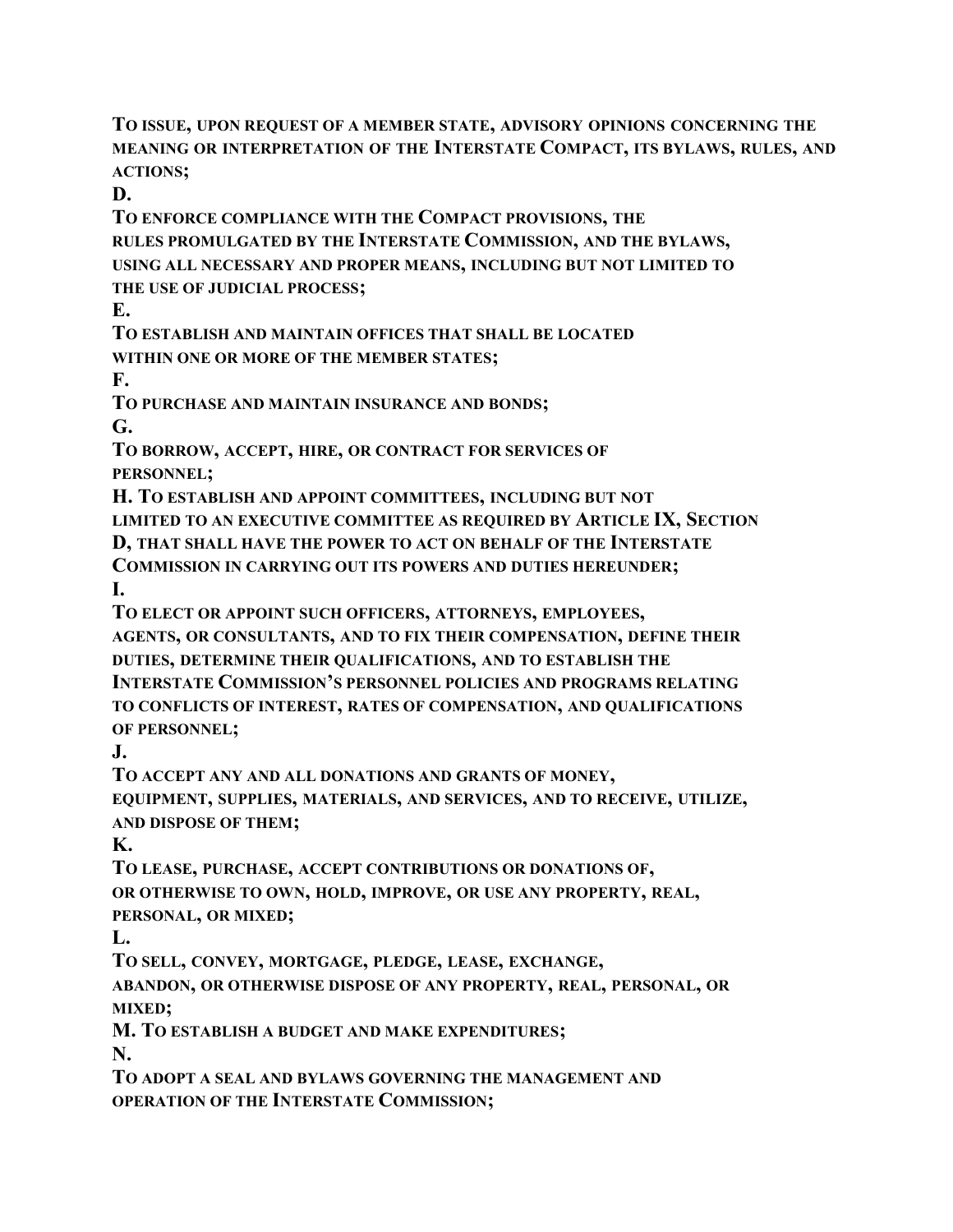**O.**

**TO REPORT ANNUALLY TO THE LEGISLATURES, GOVERNORS, JUDICIARY, AND STATE COUNCILS OF THE MEMBER STATES CONCERNING THE ACTIVITIES OF THE INTERSTATE COMMISSION DURING THE PRECEDING YEAR. SUCH REPORTS SHALL ALSO INCLUDE ANY RECOMMENDATIONS THAT MAY HAVE BEEN ADOPTED BY THE INTERSTATE COMMISSION;**

**P.**

**TO COORDINATE EDUCATION, TRAINING, AND PUBLIC AWARENESS REGARDING THE COMPACT, ITS IMPLEMENTATION, AND OPERATION FOR OFFICIALS AND PARENTS INVOLVED IN SUCH ACTIVITY;**

**Q.**

**TO ESTABLISH UNIFORM STANDARDS FOR THE REPORTING, COLLECTING, AND EXCHANGING OF DATA;**

**R.**

**TO MAINTAIN CORPORATE BOOKS AND RECORDS IN ACCORDANCE WITH THE BYLAWS;**

**S.**

**TO PERFORM SUCH FUNCTIONS AS MAY BE NECESSARY OR**

**APPROPRIATE TO ACHIEVE THE PURPOSES OF THIS COMPACT; AND T.**

**TO PROVIDE FOR THE UNIFORM COLLECTION AND SHARING OF INFORMATION BETWEEN AND AMONG MEMBER STATES, SCHOOLS, AND MILITARY FAMILIES UNDER THIS COMPACT.**

## **ARTICLE XI**

## **ORGANIZATION AND OPERATION OF THE INTERSTATE COMMISSION**

**A.**

**THE INTERSTATE COMMISSION SHALL, BY A MAJORITY OF THE MEMBERS PRESENT AND VOTING, WITHIN 12 MONTHS AFTER THE FIRST INTERSTATE COMMISSION MEETING, ADOPT BYLAWS TO GOVERN ITS CONDUCT AS MAY BE NECESSARY OR APPROPRIATE TO CARRY OUT THE PURPOSES OF THE COMPACT, INCLUDING BUT NOT LIMITED TO:**

**1.**

**ESTABLISHING THE FISCAL YEAR OF THE INTERSTATE**

**COMMISSION;**

**2.**

**ESTABLISHING AN EXECUTIVE COMMITTEE AND SUCH OTHER COMMITTEES AS MAY BE NECESSARY;**

**3.**

**PROVIDING FOR THE ESTABLISHMENT OF COMMITTEES AND FOR GOVERNING ANY GENERAL OR SPECIFIC DELEGATION OF AUTHORITY OR FUNCTION OF THE INTERSTATE COMMISSION;**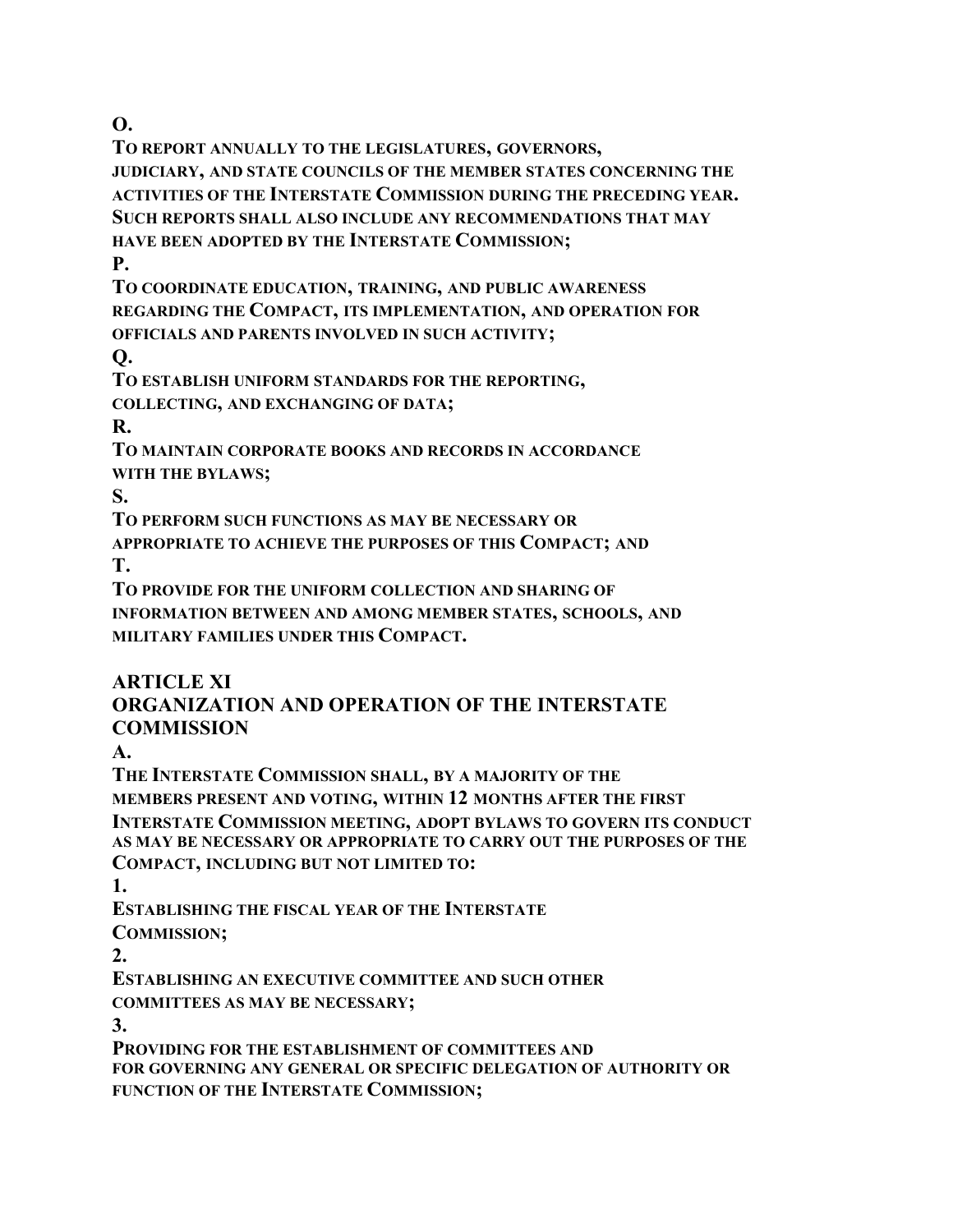**4.**

**PROVIDING REASONABLE PROCEDURES FOR CALLING AND CONDUCTING MEETINGS OF THE INTERSTATE COMMISSION AND ENSURING REASONABLE NOTICE OF EACH SUCH MEETING;**

**5.**

**ESTABLISHING THE TITLES AND RESPONSIBILITIES OF THE OFFICERS AND STAFF OF THE INTERSTATE COMMISSION;**

**6.**

**PROVIDING A MECHANISM FOR CONCLUDING THE**

**OPERATIONS OF THE INTERSTATE COMMISSION AND THE RETURN OF SURPLUS FUNDS THAT MAY EXIST UPON THE TERMINATION OF THE COMPACT AFTER THE PAYMENT AND RESERVING OF ALL OF ITS DEBTS AND OBLIGATIONS; AND 7.**

**PROVIDING "START–UP" RULES FOR INITIAL ADMINISTRATION OF THE COMPACT. B.**

**THE INTERSTATE COMMISSION SHALL, BY A MAJORITY OF THE**

**MEMBERS, ELECT ANNUALLY FROM AMONG ITS MEMBERS A CHAIRPERSON, A**

**VICE–CHAIRPERSON, AND A TREASURER, EACH OF WHOM SHALL HAVE SUCH**

**AUTHORITY AND DUTIES AS MAY BE SPECIFIED IN THE BYLAWS. THE**

**CHAIRPERSON OR, IN THE CHAIRPERSON'S ABSENCE OR DISABILITY, THE**

**VICE–CHAIRPERSON, SHALL PRESIDE AT ALL MEETINGS OF THE INTERSTATE**

**COMMISSION. THE OFFICERS SO ELECTED SHALL SERVE WITHOUT**

**COMPENSATION OR REMUNERATION FROM THE INTERSTATE COMMISSION,**

**PROVIDED THAT, SUBJECT TO THE AVAILABILITY OF BUDGETED FUNDS, THE OFFICERS SHALL BE REIMBURSED FOR ORDINARY AND NECESSARY COSTS AND EXPENSES INCURRED BY THEM IN THE PERFORMANCE OF THEIR RESPONSIBILITIES AS OFFICERS OF THE INTERSTATE COMMISSION.**

**C.**

**EXECUTIVE COMMITTEE, OFFICERS, AND PERSONNEL –**

**1.**

**THE EXECUTIVE COMMITTEE SHALL HAVE SUCH AUTHORITY**

**AND DUTIES AS MAY BE SET FORTH IN THE BYLAWS, INCLUDING BUT NOT LIMITED TO:**

**I.**

**MANAGING THE AFFAIRS OF THE INTERSTATE COMMISSION IN A MANNER CONSISTENT WITH THE BYLAWS AND PURPOSES OF THE INTERSTATE COMMISSION;**

**II.**

**OVERSEEING AN ORGANIZATIONAL STRUCTURE WITHIN, AND APPROPRIATE PROCEDURES FOR THE INTERSTATE COMMISSION TO PROVIDE FOR THE CREATION OF RULES, OPERATING PROCEDURES, AND ADMINISTRATIVE AND TECHNICAL SUPPORT FUNCTIONS; AND**

**III. PLANNING, IMPLEMENTING, AND COORDINATING**

**COMMUNICATIONS AND ACTIVITIES WITH OTHER STATE, FEDERAL, AND LOCAL**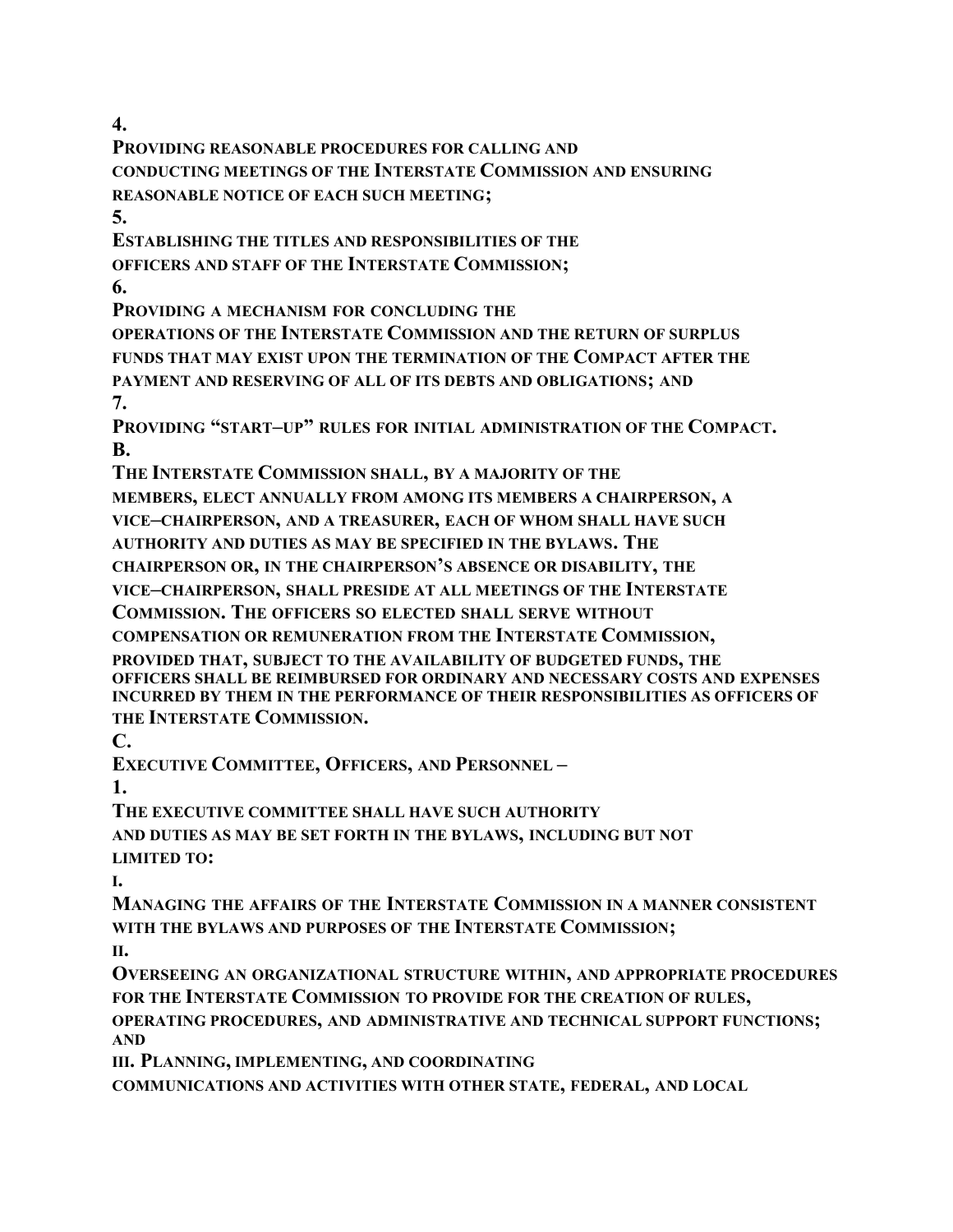**GOVERNMENT ORGANIZATIONS IN ORDER TO ADVANCE THE GOALS OF THE INTERSTATE COMMISSION.**

**2.**

**THE EXECUTIVE COMMITTEE MAY, SUBJECT TO THE**

**APPROVAL OF THE INTERSTATE COMMISSION, APPOINT OR RETAIN AN EXECUTIVE DIRECTOR FOR SUCH PERIOD, UPON SUCH TERMS AND CONDITIONS AND FOR SUCH COMPENSATION, AS THE INTERSTATE COMMISSION MAY DEEM APPROPRIATE. THE EXECUTIVE DIRECTOR SHALL SERVE AS SECRETARY TO THE INTERSTATE COMMISSION, BUT SHALL NOT BE A MEMBER OF THE INTERSTATE COMMISSION. THE EXECUTIVE DIRECTOR SHALL HIRE AND SUPERVISE SUCH OTHER PERSONS AS MAY BE AUTHORIZED BY THE INTERSTATE COMMISSION. D.**

**THE INTERSTATE COMMISSION'S EXECUTIVE DIRECTOR AND ITS EMPLOYEES SHALL BE IMMUNE FROM SUIT AND LIABILITY, EITHER**

**PERSONALLY OR IN THEIR OFFICIAL CAPACITY, FOR A CLAIM FOR DAMAGE TO OR LOSS OF PROPERTY OR PERSONAL INJURY OR OTHER CIVIL LIABILITY CAUSED OR ARISING OUT OF OR RELATING TO AN ACTUAL OR ALLEGED ACT, ERROR, OR OMISSION THAT OCCURRED, OR THAT SUCH PERSON HAD A REASONABLE BASIS FOR BELIEVING OCCURRED, WITHIN THE SCOPE OF INTERSTATE COMMISSION EMPLOYMENT, DUTIES, OR RESPONSIBILITIES, PROVIDED THAT SUCH PERSON SHALL NOT BE PROTECTED FROM SUIT OR LIABILITY FOR DAMAGE, LOSS, INJURY, OR LIABILITY CAUSED BY THE INTENTIONAL OR WILLFUL AND WANTON MISCONDUCT OF SUCH PERSON. 1.**

**THE LIABILITY OF THE INTERSTATE COMMISSION'S EXECUTIVE DIRECTOR AND EMPLOYEES OR INTERSTATE COMMISSION REPRESENTATIVES, ACTING WITHIN THE SCOPE OF SUCH PERSON'S EMPLOYMENT OR DUTIES FOR ACTS, ERRORS, OR OMISSIONS OCCURRING WITHIN SUCH PERSON'S STATE MAY NOT EXCEED THE LIMITS OF LIABILITY SET FORTH UNDER THE CONSTITUTION AND LAWS OF THAT STATE FOR STATE OFFICIALS, EMPLOYEES, AND AGENTS. THE INTERSTATE COMMISSION IS CONSIDERED TO BE AN INSTRUMENTALITY OF THE STATES FOR THE PURPOSES OF ANY SUCH ACTION. NOTHING IN THIS SUBSECTION SHALL BE CONSTRUED TO PROTECT SUCH PERSON FROM SUIT OR LIABILITY FOR DAMAGE, LOSS, INJURY, OR LIABILITY CAUSED BY THE INTENTIONAL OR WILLFUL AND WANTON MISCONDUCT OF SUCH PERSON.**

**2.**

**THE INTERSTATE COMMISSION SHALL DEFEND THE**

**EXECUTIVE DIRECTOR AND ITS EMPLOYEES AND, SUBJECT TO THE APPROVAL OF THE ATTORNEY GENERAL OR OTHER APPROPRIATE LEGAL COUNSEL OF THE MEMBER STATE REPRESENTED BY AN INTERSTATE COMMISSION REPRESENTATIVE, SHALL DEFEND SUCH INTERSTATE COMMISSION REPRESENTATIVE IN ANY CIVIL ACTION SEEKING TO IMPOSE LIABILITY ARISING OUT OF AN ACTUAL OR ALLEGED ACT, ERROR, OR OMISSION THAT OCCURRED WITHIN THE SCOPE OF INTERSTATE COMMISSION EMPLOYMENT, DUTIES, OR RESPONSIBILITIES, OR THAT THE DEFENDANT HAD A REASONABLE BASIS FOR**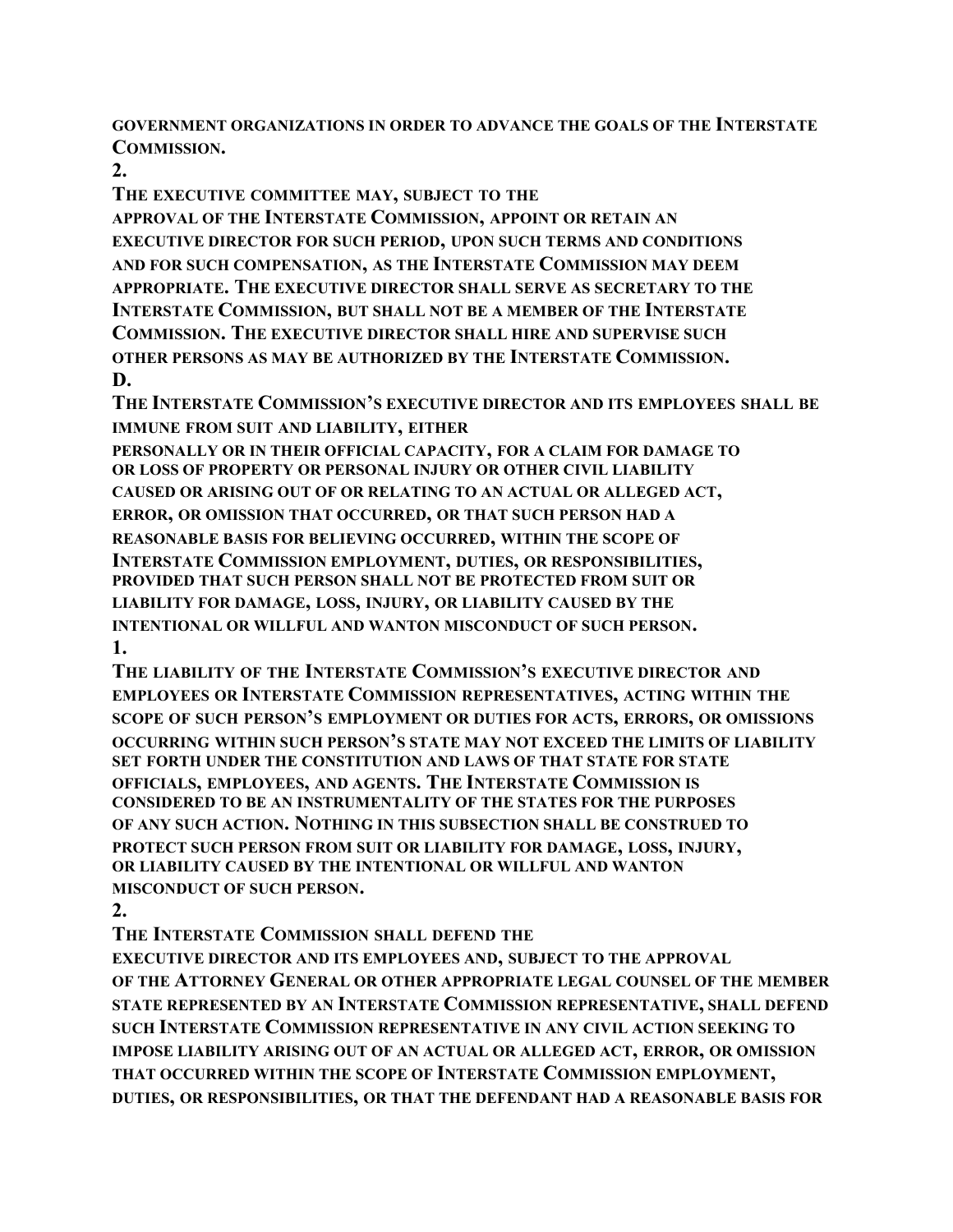**BELIEVING OCCURRED WITHIN THE SCOPE OF INTERSTATE COMMISSION EMPLOYMENT, DUTIES, OR RESPONSIBILITIES, PROVIDED THAT THE ACTUAL OR ALLEGED ACT, ERROR, OR OMISSION DID NOT RESULT FROM INTENTIONAL OR WILLFUL AND WANTON MISCONDUCT ON THE PART OF SUCH PERSON. 3.**

**TO THE EXTENT NOT COVERED BY THE STATE INVOLVED,**

**MEMBER STATE, OR THE INTERSTATE COMMISSION, THE REPRESENTATIVES OR EMPLOYEES OF THE INTERSTATE COMMISSION SHALL BE HELD HARMLESS IN THE AMOUNT OF A SETTLEMENT OR JUDGMENT, INCLUDING ATTORNEY'S FEES AND COSTS, OBTAINED AGAINST SUCH PERSONS ARISING OUT OF AN ACTUAL OR ALLEGED ACT, ERROR, OR OMISSION THAT OCCURRED WITHIN THE SCOPE OF INTERSTATE COMMISSION EMPLOYMENT, DUTIES, OR RESPONSIBILITIES, OR THAT SUCH PERSONS HAD A REASONABLE BASIS FOR BELIEVING OCCURRED WITHIN THE SCOPE OF INTERSTATE COMMISSION EMPLOYMENT, DUTIES, OR RESPONSIBILITIES, PROVIDED THAT THE ACTUAL OR ALLEGED ACT, ERROR, OR OMISSION DID NOT RESULT FROM INTENTIONAL OR WILLFUL AND WANTON MISCONDUCT ON THE PART OF SUCH PERSONS.**

### **ARTICLE XII**

**RULEMAKING FUNCTIONS OF THE INTERSTATE COMMISSION A.**

**RULEMAKING AUTHORITY. THE INTERSTATE COMMISSION SHALL PROMULGATE REASONABLE RULES IN ORDER TO EFFECTIVELY AND**

**EFFICIENTLY ACHIEVE THE PURPOSES OF THIS COMPACT. NOTWITHSTANDING THE FOREGOING, IN THE EVENT THE INTERSTATE COMMISSION EXERCISES ITS RULEMAKING AUTHORITY IN A MANNER THAT IS BEYOND THE SCOPE OF THE PURPOSES OF THIS ACT, OR THE POWERS GRANTED HEREUNDER, THEN SUCH AN ACTION BY THE INTERSTATE COMMISSION SHALL BE INVALID AND HAVE NO FORCE AND EFFECT.**

#### **B.**

**RULEMAKING PROCEDURE. RULES SHALL BE MADE PURSUANT TO A RULEMAKING PROCESS THAT SUBSTANTIALLY CONFORMS TO THE "MODEL STATE ADMINISTRATIVE PROCEDURE ACT" OF 1981, UNIFORM LAWS ANNOTATED, VOL. 15, P.1 (2000), AS AMENDED, AS MAY BE APPROPRIATE TO THE OPERATIONS OF THE INTERSTATE COMMISSION. C.**

**JUDICIAL REVIEW. NOT LATER THAN 30 DAYS AFTER A RULE IS PROMULGATED, ANY PERSON MAY FILE A PETITION FOR JUDICIAL REVIEW OF THE RULE, PROVIDED THAT THE FILING OF SUCH A PETITION SHALL NOT STAY OR OTHERWISE PREVENT THE RULE FROM BECOMING EFFECTIVE UNLESS THE COURT FINDS THAT THE PETITIONER HAS A SUBSTANTIAL LIKELIHOOD OF SUCCESS. THE COURT SHALL GIVE DEFERENCE TO THE ACTIONS OF THE INTERSTATE COMMISSION CONSISTENT WITH APPLICABLE LAW AND SHALL NOT FIND THE RULE TO BE UNLAWFUL IF THE RULE REPRESENTS A REASONABLE EXERCISE OF THE INTERSTATE COMMISSION'S AUTHORITY.**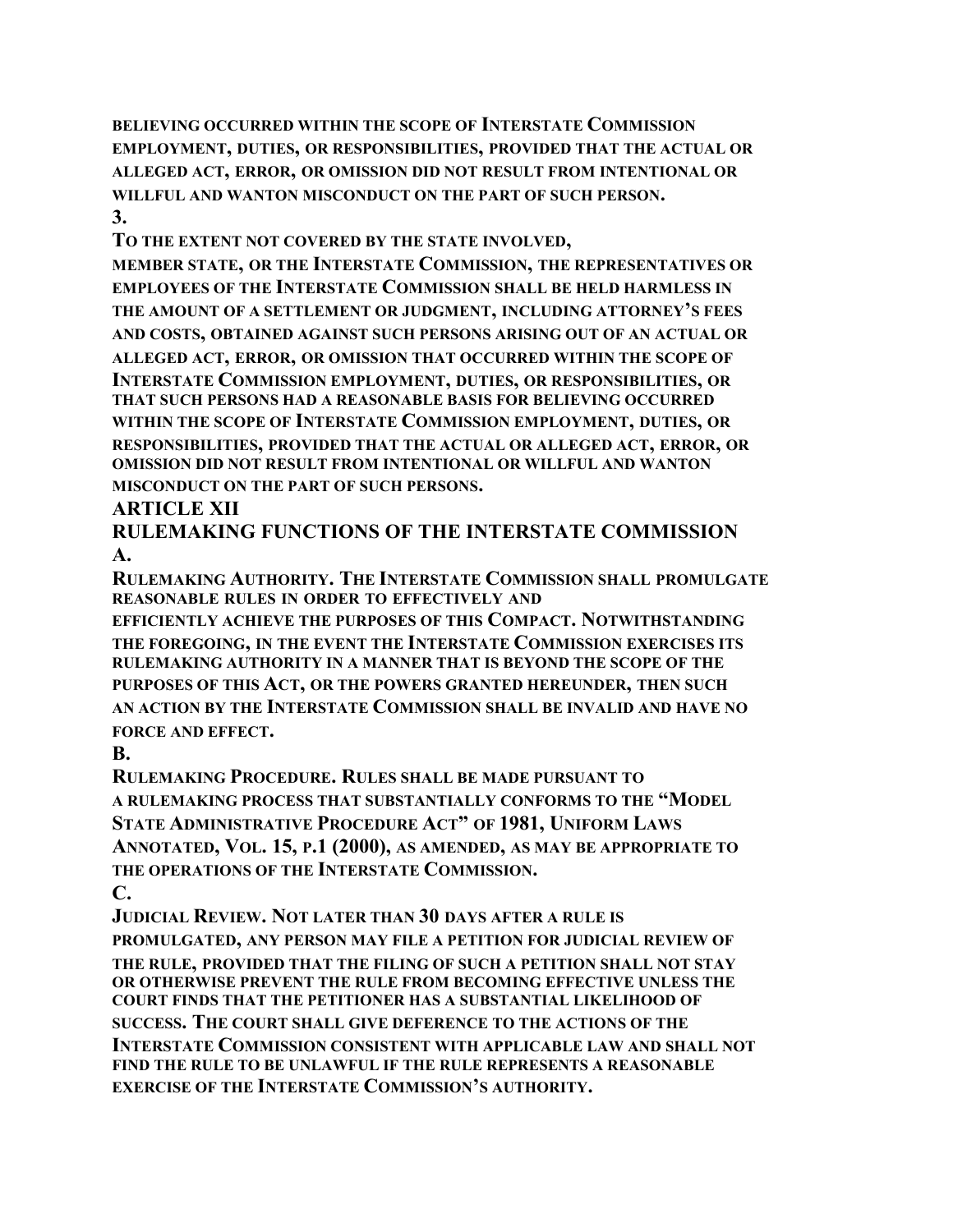**D.**

**REJECTION OF RULES. IF A MAJORITY OF THE LEGISLATURES OF THE COMPACTING STATES REJECTS A RULE BY ENACTMENT OF A STATUTE OR RESOLUTION IN THE SAME MANNER USED TO ADOPT THE COMPACT, THEN SUCH RULE SHALL HAVE NO FURTHER FORCE AND EFFECT IN ANY COMPACTING STATE.**

**ARTICLE XIII**

### **OVERSIGHT, ENFORCEMENT, AND DISPUTE RESOLUTION A.**

**OVERSIGHT.**

**1.**

**THE EXECUTIVE, LEGISLATIVE, AND JUDICIAL BRANCHES OF**

**STATE GOVERNMENT IN EACH MEMBER STATE SHALL ENFORCE THIS COMPACT AND SHALL TAKE ALL ACTIONS NECESSARY AND APPROPRIATE TO EFFECTUATE THE COMPACT'S PURPOSES AND INTENT. THE PROVISIONS OF THIS COMPACT AND THE RULES PROMULGATED HEREUNDER SHALL HAVE STANDING AS STATUTORY LAW.**

**2.**

**ALL COURTS SHALL TAKE JUDICIAL NOTICE OF THE COMPACT AND THE RULES IN ANY JUDICIAL OR ADMINISTRATIVE PROCEEDING IN A MEMBER STATE PERTAINING TO THE SUBJECT MATTER OF THIS COMPACT THAT MAY AFFECT THE POWERS, RESPONSIBILITIES, OR ACTIONS OF THE INTERSTATE COMMISSION.**

**3.**

**THE INTERSTATE COMMISSION SHALL BE ENTITLED TO**

**RECEIVE ALL SERVICE OF PROCESS IN ANY SUCH PROCEEDING AND SHALL HAVE STANDING TO INTERVENE IN THE PROCEEDING FOR ALL PURPOSES. FAILURE TO PROVIDE SERVICE OF PROCESS TO THE INTERSTATE COMMISSION SHALL RENDER A JUDGMENT OR ORDER VOID AS TO THE INTERSTATE COMMISSION, THIS COMPACT, OR ITS PROMULGATED RULES.**

**B.**

**DEFAULT, TECHNICAL ASSISTANCE, SUSPENSION AND TERMINATION. IF THE INTERSTATE COMMISSION DETERMINES THAT A MEMBER STATE HAS DEFAULTED IN THE PERFORMANCE OF ITS OBLIGATIONS OR RESPONSIBILITIES UNDER THIS COMPACT OR ITS BYLAWS OR PROMULGATED RULES, THE INTERSTATE COMMISSION SHALL:**

**1.**

**PROVIDE WRITTEN NOTICE TO THE DEFAULTING STATE AND**

**OTHER MEMBER STATES OF THE NATURE OF THE DEFAULT, THE MEANS OF**

**CURING THE DEFAULT, AND ANY ACTION TAKEN BY THE INTERSTATE**

**COMMISSION. THE INTERSTATE COMMISSION SHALL SPECIFY THE CONDITIONS**

**BY WHICH THE DEFAULTING STATE MUST CURE ITS DEFAULT; AND**

**2.**

**PROVIDE REMEDIAL TRAINING AND SPECIFIC TECHNICAL ASSISTANCE REGARDING THE DEFAULT.**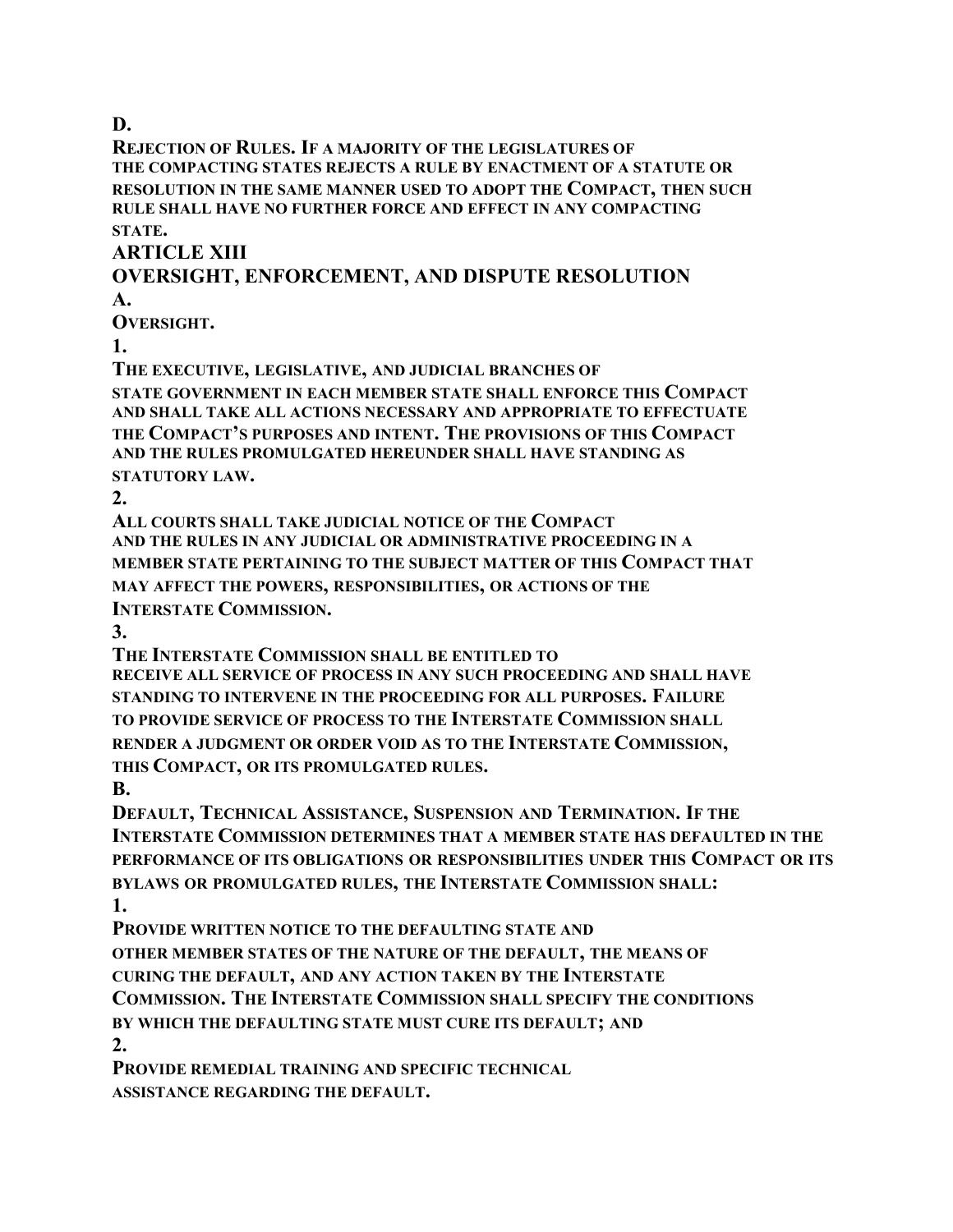**C.**

**IF THE DEFAULTING STATE FAILS TO CURE THE DEFAULT, THE DEFAULTING STATE SHALL BE TERMINATED FROM THE COMPACT UPON AN AFFIRMATIVE VOTE OF A MAJORITY OF THE MEMBER STATES AND ALL RIGHTS, PRIVILEGES, AND BENEFITS CONFERRED BY THIS COMPACT SHALL BE TERMINATED FROM THE EFFECTIVE DATE OF TERMINATION. A CURE OF THE DEFAULT DOES NOT RELIEVE THE OFFENDING STATE OF OBLIGATIONS OR LIABILITIES INCURRED DURING THE PERIOD OF THE DEFAULT.**

**D.**

**SUSPENSION OR TERMINATION OF MEMBERSHIP IN THE COMPACT SHALL BE IMPOSED ONLY AFTER ALL OTHER MEANS OF SECURING COMPLIANCE HAVE BEEN EXHAUSTED. NOTICE OF INTENT TO SUSPEND OR TERMINATE SHALL BE GIVEN BY THE INTERSTATE COMMISSION TO THE GOVERNOR, THE MAJORITY AND MINORITY LEADERS OF THE DEFAULTING STATE'S LEGISLATURE, AND EACH OF THE MEMBER STATES.**

**E.**

**THE STATE THAT HAS BEEN SUSPENDED OR TERMINATED IS RESPONSIBLE FOR ALL ASSESSMENTS, OBLIGATIONS, AND LIABILITIES INCURRED THROUGH THE EFFECTIVE DATE OF SUSPENSION OR TERMINATION INCLUDING OBLIGATIONS, THE PERFORMANCE OF WHICH EXTENDS BEYOND THE EFFECTIVE DATE OF SUSPENSION OR TERMINATION.**

**F.**

**THE INTERSTATE COMMISSION SHALL NOT BEAR ANY COSTS RELATING TO ANY STATE THAT HAS BEEN FOUND TO BE IN DEFAULT OR THAT HAS BEEN SUSPENDED OR TERMINATED FROM THE COMPACT, UNLESS OTHERWISE MUTUALLY AGREED UPON IN WRITING BETWEEN THE INTERSTATE COMMISSION AND THE DEFAULTING STATE.**

**G.**

**THE DEFAULTING STATE MAY APPEAL THE ACTION OF THE**

**INTERSTATE COMMISSION BY PETITIONING THE U.S. DISTRICT COURT FOR THE DISTRICT OF COLUMBIA OR THE FEDERAL DISTRICT WHERE THE INTERSTATE COMMISSION HAS ITS PRINCIPAL OFFICES. THE PREVAILING PARTY SHALL BE AWARDED ALL COSTS OF SUCH LITIGATION INCLUDING REASONABLE ATTORNEY'S FEES.**

**H. DISPUTE RESOLUTION.**

**1.**

**THE INTERSTATE COMMISSION SHALL ATTEMPT, UPON THE**

**REQUEST OF A MEMBER STATE, TO RESOLVE DISPUTES THAT ARE SUBJECT TO THE COMPACT AND THAT MAY ARISE AMONG MEMBER STATES AND BETWEEN MEMBER AND NONMEMBER STATES.**

**2.**

**THE INTERSTATE COMMISSION SHALL PROMULGATE A RULE PROVIDING FOR BOTH MEDIATION AND BINDING DISPUTE RESOLUTION FOR DISPUTES AS APPROPRIATE.**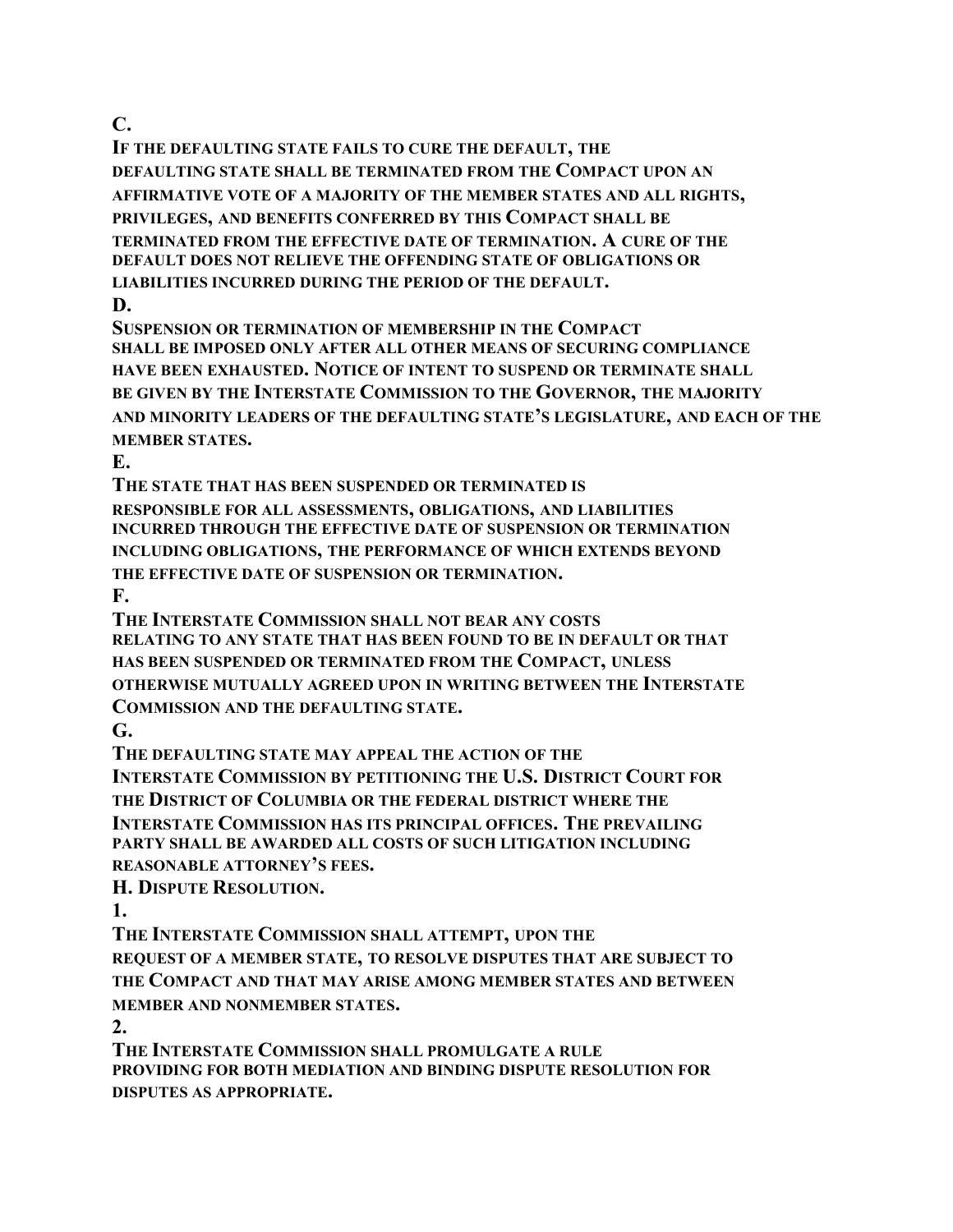**I.**

**ENFORCEMENT.**

**1.**

**THE INTERSTATE COMMISSION, IN THE REASONABLE EXERCISE OF ITS DISCRETION, SHALL ENFORCE THE PROVISIONS AND RULES OF THIS COMPACT. 2.**

**THE INTERSTATE COMMISSION MAY, BY MAJORITY VOTE OF THE MEMBERS, INITIATE LEGAL ACTION IN THE UNITED STATES DISTRICT COURT FOR THE DISTRICT OF COLUMBIA OR, AT THE DISCRETION OF THE INTERSTATE COMMISSION, IN THE FEDERAL DISTRICT WHERE THE INTERSTATE COMMISSION HAS ITS PRINCIPAL OFFICES, TO ENFORCE COMPLIANCE WITH THE PROVISIONS OF THE COMPACT AND ITS PROMULGATED RULES AND BYLAWS, AGAINST A MEMBER STATE IN DEFAULT. THE RELIEF SOUGHT MAY INCLUDE BOTH INJUNCTIVE RELIEF AND DAMAGES. IN THE EVENT JUDICIAL ENFORCEMENT IS NECESSARY THE PREVAILING PARTY SHALL BE AWARDED ALL COSTS OF SUCH LITIGATION INCLUDING REASONABLE ATTORNEY'S FEES. 3.**

**THE REMEDIES HEREIN SHALL NOT BE THE EXCLUSIVE**

**REMEDIES OF THE INTERSTATE COMMISSION. THE INTERSTATE COMMISSION MAY AVAIL ITSELF OF ANY OTHER REMEDIES AVAILABLE UNDER STATE LAW OR THE REGULATION OF A PROFESSION.**

**ARTICLE XIV**

#### **FINANCING OF THE INTERSTATE COMMISSION A.**

**THE INTERSTATE COMMISSION SHALL PAY, OR PROVIDE FOR THE PAYMENT OF THE REASONABLE EXPENSES OF ITS ESTABLISHMENT, ORGANIZATION, AND ONGOING ACTIVITIES.**

**B.**

**THE INTERSTATE COMMISSION MAY LEVY AND COLLECT AN ANNUAL ASSESSMENT FROM EACH MEMBER STATE TO COVER THE COST OF THE OPERATIONS AND ACTIVITIES OF THE INTERSTATE COMMISSION AND ITS STAFF THAT MUST BE IN A TOTAL AMOUNT SUFFICIENT TO COVER THE INTERSTATE COMMISSION'S ANNUAL BUDGET AS APPROVED EACH YEAR. THE AGGREGATE ANNUAL ASSESSMENT AMOUNT SHALL BE ALLOCATED BASED UPON A FORMULA TO BE DETERMINED BY THE INTERSTATE COMMISSION, WHICH SHALL PROMULGATE A RULE BINDING UPON ALL MEMBER STATES. C.**

**THE INTERSTATE COMMISSION SHALL NOT INCUR OBLIGATIONS OF ANY KIND PRIOR TO SECURING THE FUNDS ADEQUATE TO MEET THE SAME, NOR SHALL THE INTERSTATE COMMISSION PLEDGE THE CREDIT OF ANY OF THE MEMBER STATES, EXCEPT BY AND WITH THE AUTHORITY OF THE MEMBER STATE.**

**D.**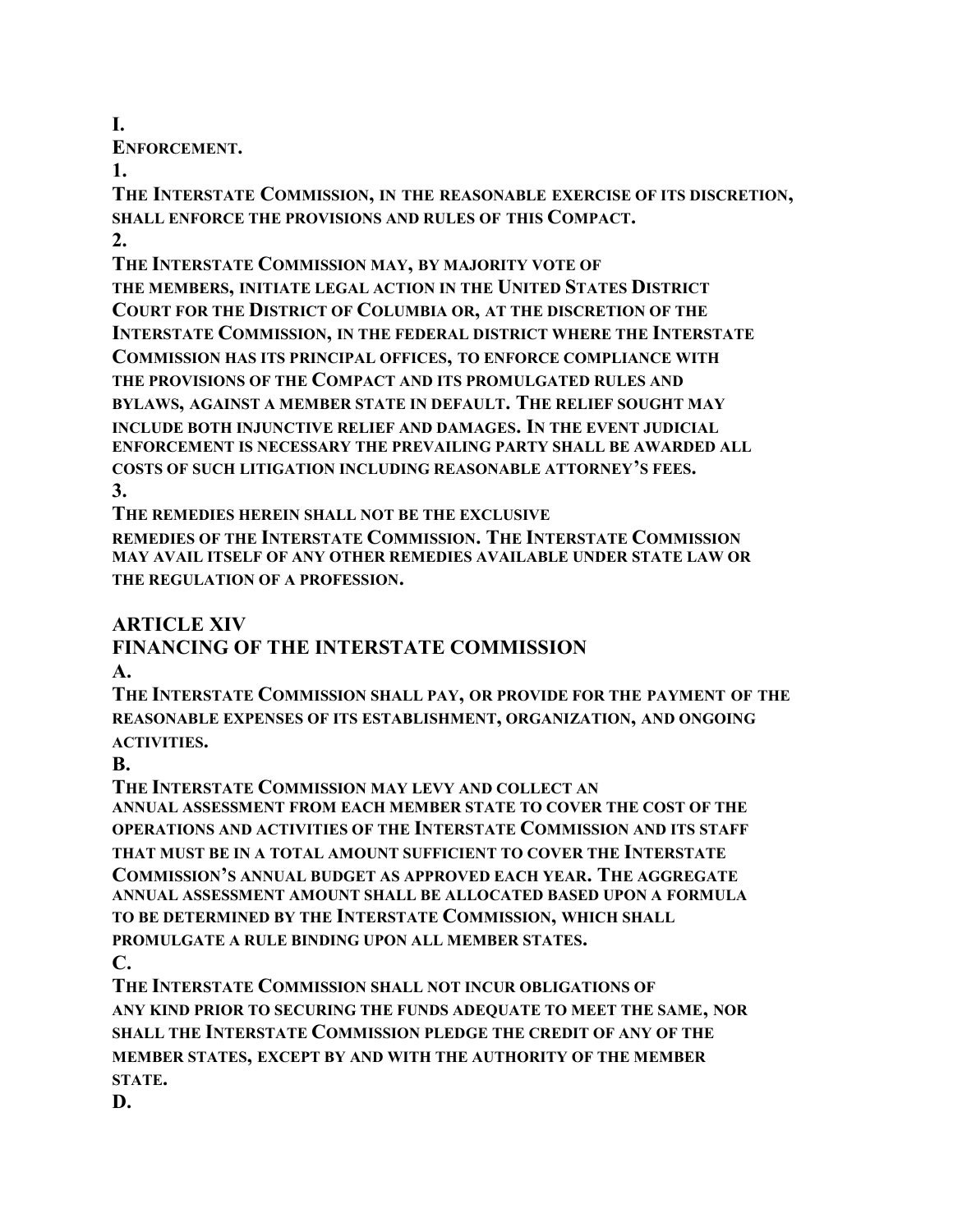**THE INTERSTATE COMMISSION SHALL KEEP ACCURATE ACCOUNTSOF ALL RECEIPTS AND DISBURSEMENTS. THE RECEIPTS AND DISBURSEMENTSOF THE INTERSTATE COMMISSION SHALL BE SUBJECT TO THE AUDIT ANDACCOUNTING PROCEDURES ESTABLISHED UNDER ITS BYLAWS. HOWEVER, ALLRECEIPTS AND DISBURSEMENTS OF FUNDS HANDLED BY THE INTERSTATECOMMISSION SHALL BE AUDITED YEARLY BY A CERTIFIED OR LICENSED PUBLICACCOUNTANT AND THE REPORT OF THE AUDIT SHALL BE INCLUDED IN AND BECOME PART OF THE ANNUAL REPORT OF THE INTERSTATE COMMISSION.**

### **ARTICLE XV**

#### **MEMBER STATES, EFFECTIVE DATE AND AMENDMENT A.**

**ANY STATE IS ELIGIBLE TO BECOME A MEMBER STATE. B.**

**THE COMPACT SHALL BECOME EFFECTIVE AND BINDING UPON LEGISLATIVE ENACTMENT OF THE COMPACT INTO LAW BY NO LESS THAN TEN OF THE STATES. THE EFFECTIVE DATE SHALL BE NO EARLIER THAN DECEMBER 1, 2007. THEREAFTER IT SHALL BECOME EFFECTIVE AND BINDING AS TO ANY OTHER MEMBER STATE UPON ENACTMENT OF THE COMPACT INTO LAW BY THAT STATE. THE GOVERNORS OF NONMEMBER STATES OR THEIR DESIGNEES SHALL BE INVITED TO PARTICIPATE IN THE ACTIVITIES OF THE INTERSTATE**

**COMMISSION ON A NONVOTING BASIS PRIOR TO ADOPTION OF THE COMPACT BY ALL STATES.**

**C.**

**THE INTERSTATE COMMISSION MAY PROPOSE AMENDMENTS TO**

**THE COMPACT FOR ENACTMENT BY THE MEMBER STATES. NO AMENDMENT SHALL BECOME EFFECTIVE AND BINDING UPON THE INTERSTATE COMMISSION AND THE MEMBER STATES UNLESS AND UNTIL IT IS ENACTED INTO LAW BY UNANIMOUS CONSENT OF THE MEMBER STATES.**

### **ARTICLE XVI**

**WITHDRAWAL AND DISSOLUTION**

**A.**

**WITHDRAWAL.**

**1.**

**ONCE EFFECTIVE, THE COMPACT SHALL CONTINUE IN FORCE AND REMAIN BINDING UPON EACH AND EVERY MEMBER STATE, PROVIDED THAT A MEMBER STATE MAY WITHDRAW FROM THE COMPACT BY SPECIFICALLY REPEALING THE STATUTE WHICH ENACTED THE COMPACT INTO LAW. 2.**

**WITHDRAWAL FROM THIS COMPACT SHALL BE BY THE**

**ENACTMENT OF A STATUTE REPEALING THE SAME, BUT SHALL NOT TAKE EFFECT UNTIL 1 YEAR AFTER THE EFFECTIVE DATE OF SUCH STATUTE AND UNTIL WRITTEN NOTICE OF THE WITHDRAWAL HAS BEEN GIVEN BY THE WITHDRAWING STATE TO THE GOVERNOR OF EACH OTHER MEMBER JURISDICTION.**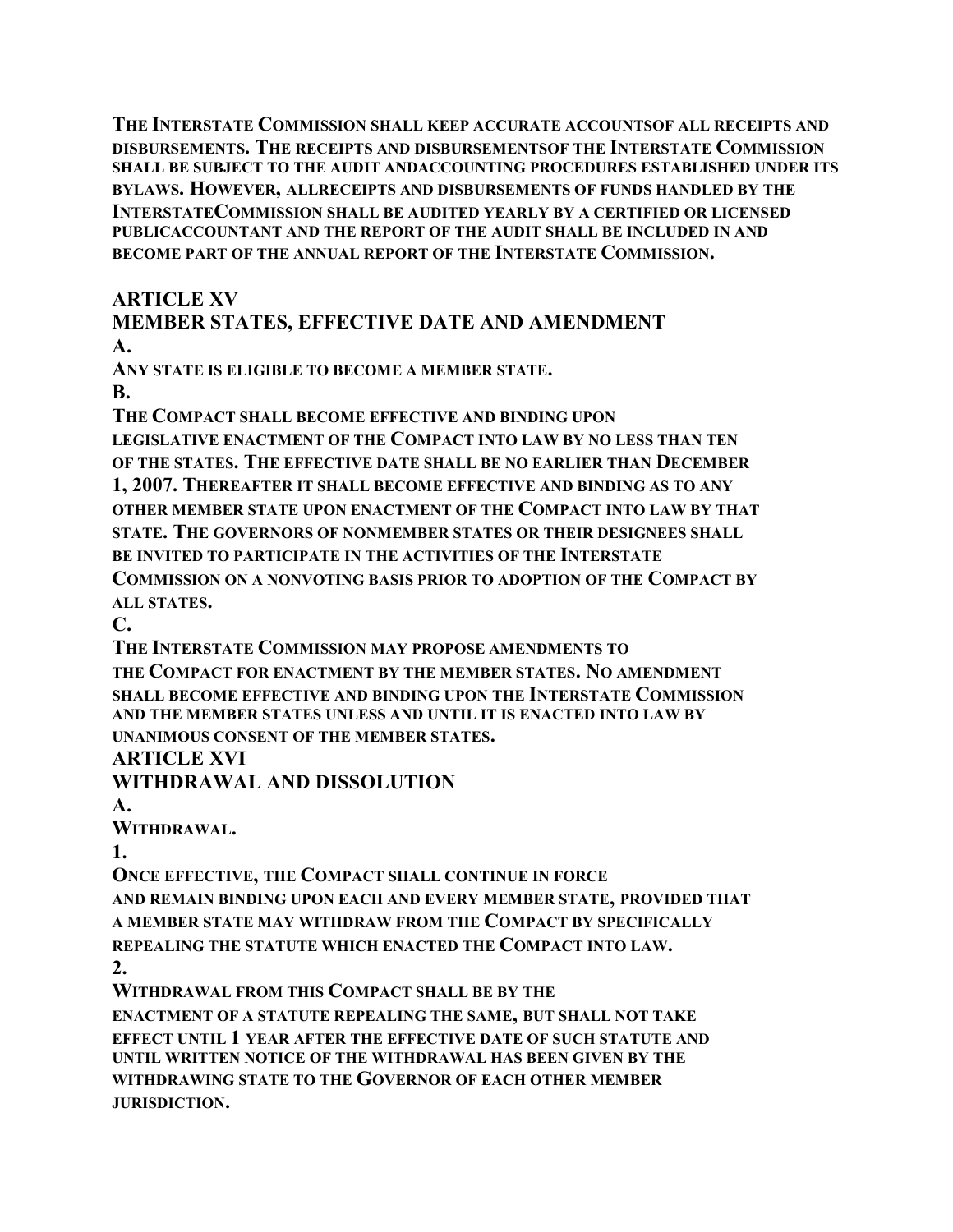**3.**

**THE WITHDRAWING STATE SHALL IMMEDIATELY NOTIFY THE CHAIRPERSON OF THE INTERSTATE COMMISSION IN WRITING UPON THE INTRODUCTION OF LEGISLATION REPEALING THIS COMPACT IN THE WITHDRAWING STATE. THE INTERSTATE COMMISSION SHALL NOTIFY THE OTHER MEMBER STATES OF THE WITHDRAWING STATE'S INTENT TO WITHDRAW WITHIN 60 DAYS OF ITS RECEIPT THEREOF.**

**4. THE WITHDRAWING STATE IS RESPONSIBLE FOR ALL ASSESSMENTS, OBLIGATIONS, AND LIABILITIES INCURRED THROUGH THE EFFECTIVE DATE OF WITHDRAWAL, INCLUDING OBLIGATIONS THE PERFORMANCE OF WHICH EXTEND BEYOND THE EFFECTIVE DATE OF WITHDRAWAL.**

**5. REINSTATEMENT FOLLOWING WITHDRAWAL OF A MEMBER STATE SHALL OCCUR UPON THE WITHDRAWING STATE REENACTING THE COMPACT OR UPON SUCH LATER DATE AS DETERMINED BY THE INTERSTATE COMMISSION.**

**B. DISSOLUTION OF COMPACT.**

**1. THIS COMPACT SHALL DISSOLVE EFFECTIVE UPON THE DATE OF THE WITHDRAWAL OR DEFAULT OF THE MEMBER STATE WHICH REDUCES THE MEMBERSHIP IN THE COMPACT TO ONE MEMBER STATE.**

**2. UPON THE DISSOLUTION OF THIS COMPACT, THE COMPACT BECOMES NULL AND VOID AND SHALL BE OF NO FURTHER FORCE AND EFFECT, AND THE BUSINESS AND AFFAIRS OF THE INTERSTATE COMMISSION SHALL BE CONCLUDED AND SURPLUS FUNDS SHALL BE DISTRIBUTED IN ACCORDANCE WITH THE BYLAWS.**

### **ARTICLE XVII SEVERABILITY AND CONSTRUCTION**

**A. THE PROVISIONS OF THIS COMPACT SHALL BE SEVERABLE AND, IF ANY PHRASE, CLAUSE, SENTENCE, OR PROVISION IS DEEMED UNENFORCEABLE, THE REMAINING PROVISIONS OF THE COMPACT SHALL BE ENFORCEABLE.**

**B. THE PROVISIONS OF THIS COMPACT SHALL BE LIBERALLY CONSTRUED TO EFFECTUATE ITS PURPOSES.**

**C. NOTHING IN THIS COMPACT SHALL BE CONSTRUED TO PROHIBIT THE APPLICABILITY OF OTHER INTERSTATE COMPACTS TO WHICH THE STATES ARE MEMBERS.**

### **ARTICLE XVIII BINDING EFFECT OF COMPACT AND OTHER LAWS A. OTHER LAWS**

**1. NOTHING HEREIN PREVENTS THE ENFORCEMENT OF ANY OTHER LAW OF A MEMBER STATE THAT IS NOT INCONSISTENT WITH THIS COMPACT.**

**2. ALL MEMBER STATES' LAWS CONFLICTING WITH THIS COMPACT ARE SUPERSEDED TO THE EXTENT OF THE CONFLICT.**

**B. BINDING EFFECT OF THE COMPACT.**